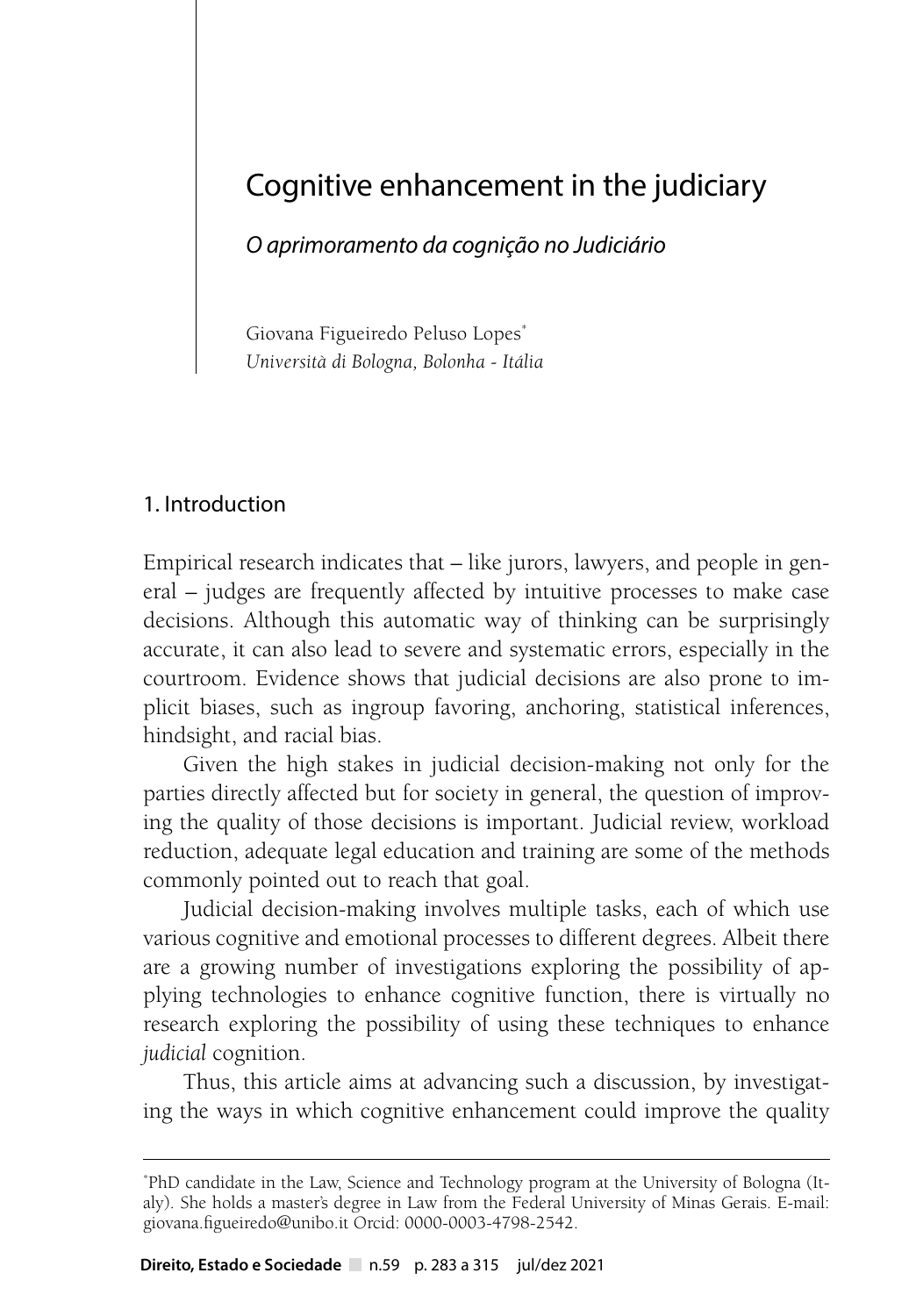of judicial decisions. It also asks whether there could be a moral duty for judges to undergo cognitive enhancement under the specific ethical framework of virtue jurisprudence.

The breadth of the theoretical bases on which the proposed research is based implies, necessarily, its development from an interdisciplinary perspective that addresses not only ethical and legal aspects of the problem, but also aspects relating to cognitive psychology, behavioral law and economics (BLE) and neuroscience. Methodologically speaking, the proposed research is essentially theoretical and bibliographic, drawing on direct and indirect sources for a comprehensive review of the theme.

The paper will be developed as follows. First, the main theories comprising judicial behavior will be briefly analyzed in light of scientific evidence regarding judicial decision-making, in order to bring some clarity into how judges decide, how they are affected by external influences that are not relevant to the proceedings, and the heuristics and biases they are prone to. These insights will reveal what aspects of judicial cognitive processes could benefit from enhancement, and focus will be given to evaluating traditional and technological methods for enhancing cognition.

Then, literature regarding the ethics of human (especially cognitive) enhancement will be explored in order to analyze the possibility of deriving some common ground on which to build an ethical framework for judicial enhancement. Finally, the problem of whether there could be a moral duty for judges to cognitively enhance themselves will be approached through the lens of virtue ethics and virtue jurisprudence. The main findings and results of the research will be synthesized in the conclusion.

## 2. Judicial decision-making and implicit biases

The study of judicial behavior constitutes the study of the reasons behind judge's decisions, how to predict them and how to explain them<sup>1</sup>. In other words, it encompasses the question of how do judges judge. This field has deeply mutated throughout the  $20<sup>th</sup>$  century, with arguments mainly revolving around two venerable (and opposing) models of judging: the formalist and the realist.

<sup>1</sup> MAVEETY, 2003.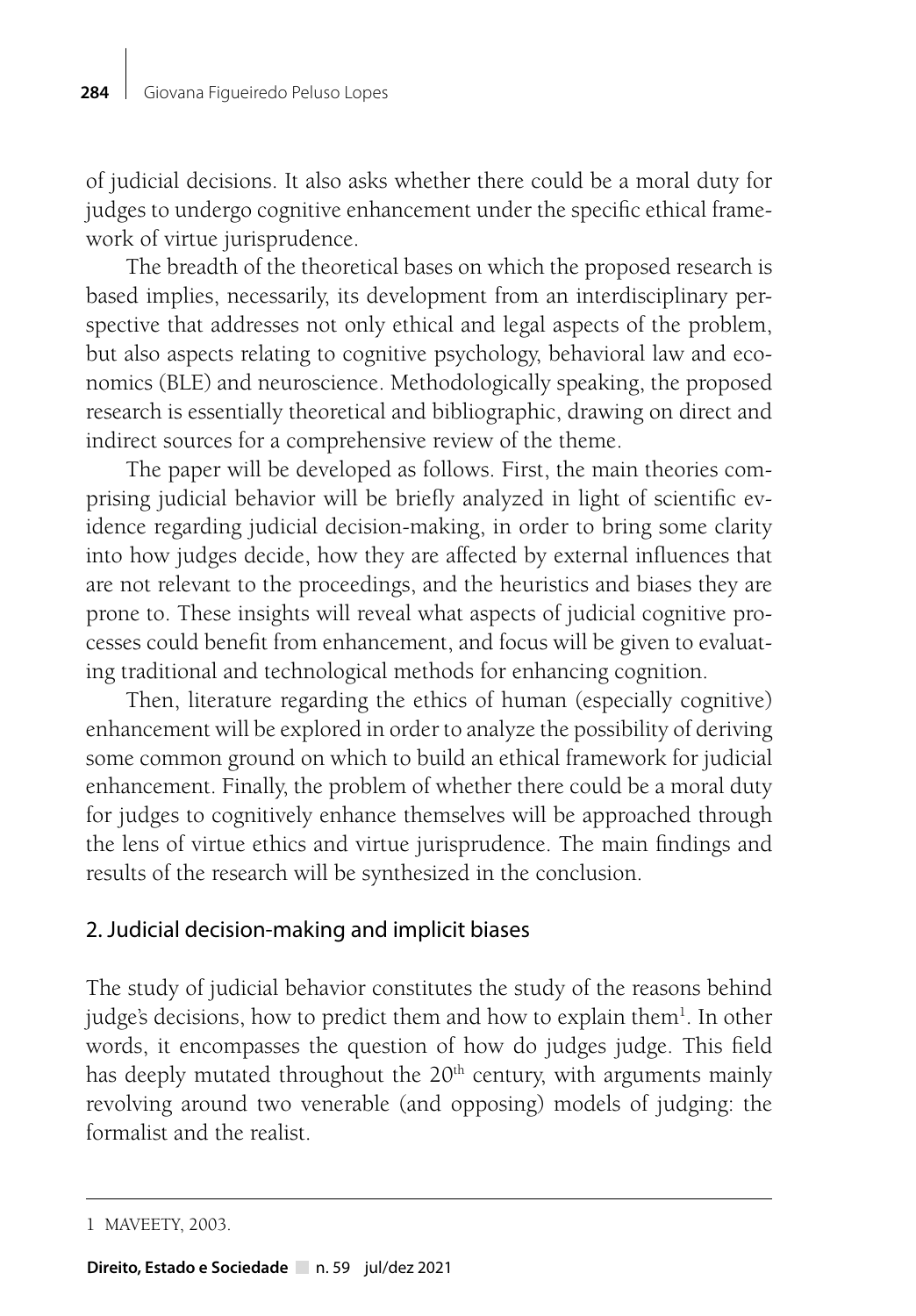Formalists argue that judges decide based on the mechanical interaction between norms within a legal order, in a similar fashion to that of a rational economic actor. According to them, judges apply the governing law to the facts of a case in a logical, mechanical, and deliberative way<sup>2</sup>. Legal formalism, then, is descriptive theory of adjudication, according to which the law is rationally determinate, and judging is mechanical. It thus follows that legal reasoning is autonomous, since the class of legal reasons suffices to justify a unique outcome, with no recourse to non-legal reasons being required<sup>3</sup>.

On the other hand, legal realism posits that judges follow an intuitive process to reach conclusions – which only later are rationalized with deliberative reasoning<sup>4</sup>. For the realists, judges decide intuitively, using deliberative faculties afterwards to rationalize that intuition not only to themselves but also to the rest of society<sup>5</sup>. In short, legal realism challenges the idea of classical rationality by arguing that judges must be viewed as individuals with their own psychological quirks, which directly influence the outcome of their decisions.

Neither model of legal judging has proved satisfactory. Even though judges frequently rely on intuition, they do not decide based solely on it, but rather apply legal rules to facts. Considering this, contemporary scholars of judicial behavior have put the limits of judicial cognition to test over the last decades, borrowing concepts and tools from the field of cognitive psychology.

In this context, Guthrie et al.<sup>6</sup> have proposed the "intuitive-override" model of judging, which posits that judges generally make intuitive decisions but sometimes override their intuition with deliberation. The authors describe it as a less idealistic model than the formal, but also less cynical than the realist, blending into a "realistic formalism". Their model is realistic in as much as it recognizes the important role of judicial intuition, and formalist in the sense that it recognizes the importance of deliberation in constraining the influence of the said intuition.

6 GUTHRIE et al., 2007, p. 130.

<sup>2</sup> NEUBORNE, 1992.

<sup>3</sup> LEITER, 1999.

<sup>4</sup> HUTCHESON, 1929.

<sup>5</sup> GUTHRIE et al., 2007.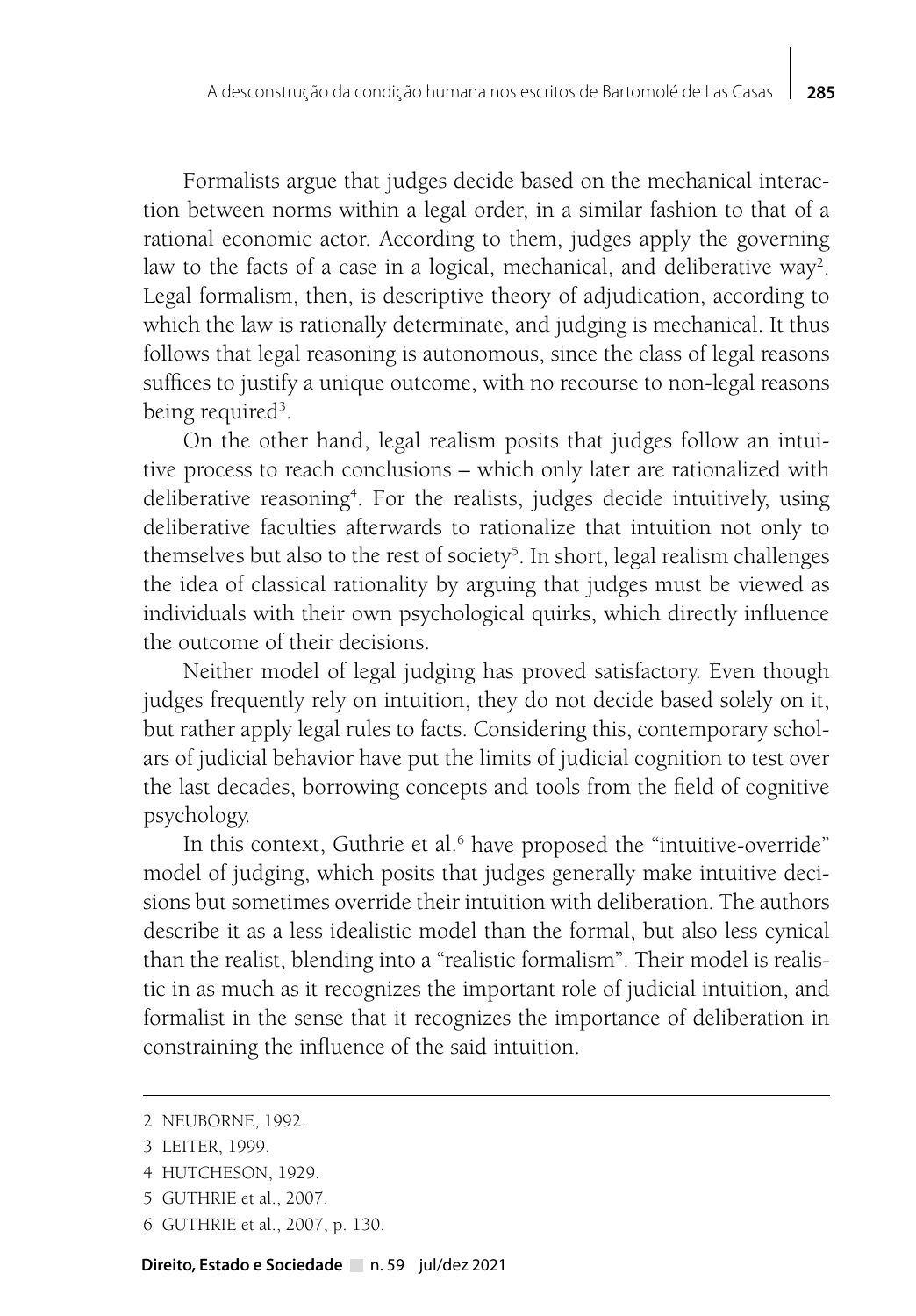This dual process of judging is based on psychological research on judgment and choice and builds on insights from dual-system or two-process models of cognition, which distinguish between intuitive and deliberative processes. Adopting terms originally proposed by Stanovich and West<sup>7</sup>, Kahneman describes the two systems as follows:

System 1 operates automatically and quickly, with little or no effort and no sense of voluntary control.

System 2 allocates attention to the effortful mental activities that demand it, including complex computations. The operations of System 2 are often associated with the subjective experience of agency, choice, and concentration<sup>8</sup>.

The capabilities of System 1, which encompasses intuitive processes, include innate skills that are shared with other animals. Intuitive responses can also emerge from repetition of the same deliberative procedure, becoming fast and automatic through prolonged practice. Knowledge stored in memory can then be accessed without much effort. Being automatic, quick and easily invoked, intuition can easily dominate deliberation<sup>9</sup>.

System 2 encompasses deliberative processes, which are "mental operations requiring effort, motivation, concentration, and the execution of learned rules"10. Associated with controlled processing, they are "deliberate, rule-governed, effortful, and slow"11. System 2 also has some ability to change the way System 1 works, by programming the normally automatic functions of attention and memory $12$ .

The division of labor between System 1 and System 2 is highly efficient, minimizing cognitive effort and optimizing performance. As Kahneman explains, the arrangement works well most of the time because System 1 is generally particularly good at modelling familiar situations, making short-term predictions, and initially reacting to challenges appropriately<sup>13</sup>.

- 11 KAHNEMAN; FREDERICK, 2002.
- 12 KAHNEMAN, 2011.
- 13 KAHNEMAN, 2011.

<sup>7</sup> STANOVICH; WEST, 2000.

<sup>8</sup> KAHNEMAN, 2011, p. 29.

<sup>9</sup> HOGARTH, 2010.

<sup>10</sup> FREDERICK, 2005.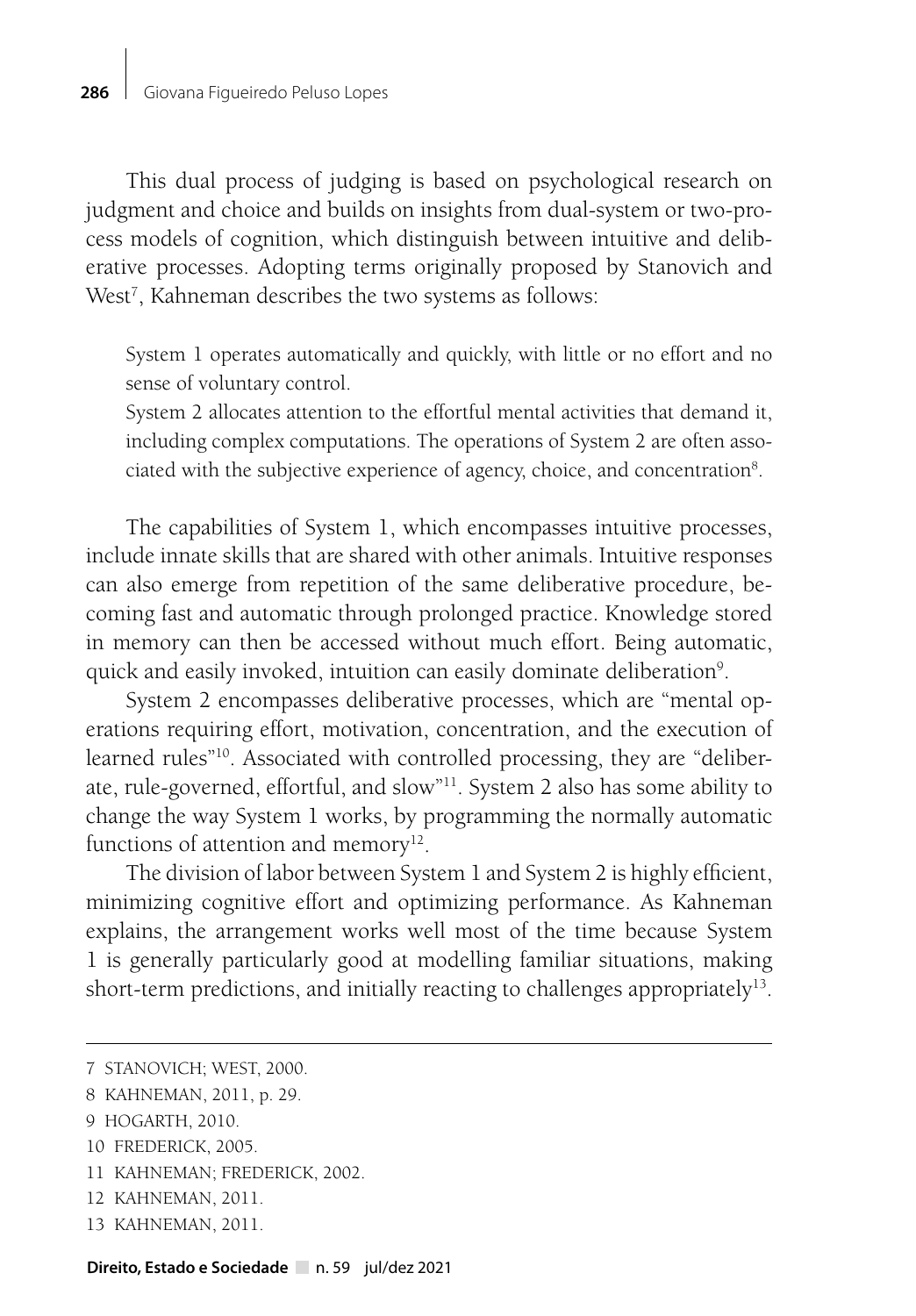System 1 quickly proposes intuitive answers to judgment problems as they arise, and System 2 monitors the quality of these proposals – endorsing, correcting, or overriding them. The judgments that are eventually expressed are called intuitive if they retain the hypothesized initial proposal without much modification<sup>14</sup>.

System 1 thinking, however, is prone to biases, i.e., "systematic errors that predictably recur in particular circumstances"15. Especially in the context of judicial decision-making, intuitive judging is more likely than deliberation to lead judges astray, and litigants might be adversely affected by judicial overreliance on intuition $16$ .

There is no short of scientific evidence on this unconscious overreliance on intuition regarding judicial behavior. One of the most famous examples comes from a research made by Danziger et al.<sup>17</sup>, on which a review of sample parole decisions revealed that the proportion of favorable decisions was highest at the beginning of the day and after each food break, declining to near zero during each decision sessions. The authors interpreted this as a case of depletion of mental resources, which caused judges to default to the *status quo* of maintaining incarceration.

An effort of will or self-control is tiring, drawing from a shared pool of mental energy. After forcing oneself to do something, it is more likely that, when the next challenge comes around, a person will be less willing or less able to exert the same amount of self-control<sup>18</sup>.

This phenomenon has been named ego depletion, and its effects can be (at least partially) undone by ingesting glucose. The nervous system consumes more glucose than most other parts of the body, and effortful mental activity is especially consuming of it. The active involvement in difficult cognitive reasoning or in activities that require self-control results in a drop of blood glucose levels<sup>19</sup>. This is an example of how a simple intervention could improve the quality of judicial decision-making.

- 15 KAHNEMAN, 2011, p. 10.
- 16 GUTHRIE et al., 2007.
- 17 DANZIGER et al., 2011.
- 18 BAUMEISTER et al., 1998.
- 19 GAILLIOT; BAUMEISTER, 2007.

<sup>14</sup> KAHNEMAN; FREDERICK, 2002.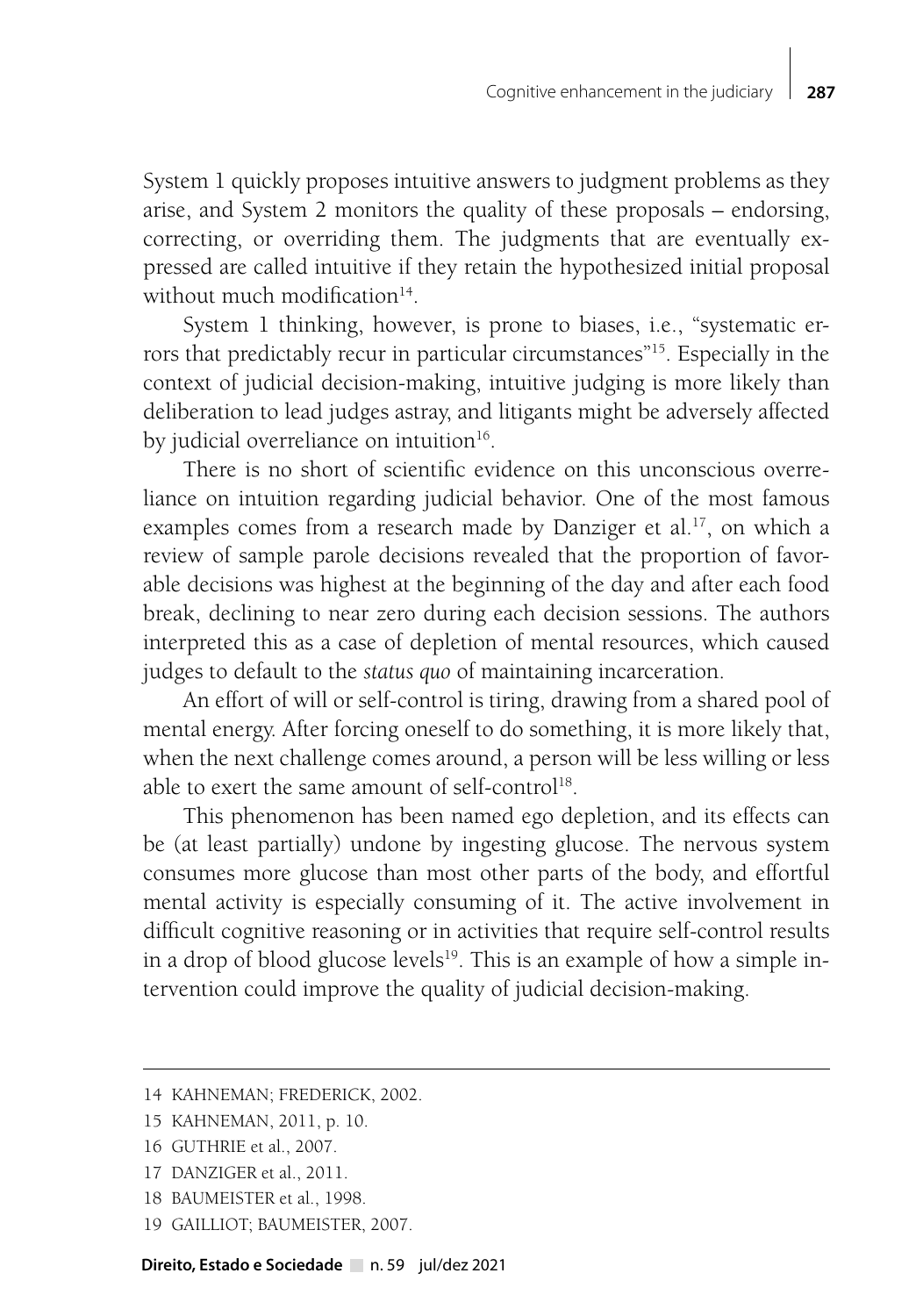Judges are also prone to cognitive biases such as anchoring, hindsight, base rate neglect, among others. Anchoring refers to an excessive reliance on numeric reference points when making numeric judgments. In many situations, people make estimates by starting from an initial value that is adjusted to yield the final answer. The initial value (called an "anchor") may be suggested by the formulation of the problem, or it may be the result of a partial computation. In either case, adjustments are typically insufficient – different starting points yield different estimates, which are biased toward the initial values<sup>20</sup>

A series of studies have shown that numeric anchors influence how judges determine appropriate damage awards, criminal sentences, and fines $21$ . The problem with anchors is that they create powerful intuitions even when they are meaningless, and research has revealed that they are able to influence statutory damage caps that exceed the expected award, the jurisdictional minimum in federal court, prior criminal sentences in unrelated cases, and extreme settlement offers<sup>22</sup>.

In its turn, hindsight bias is the tendency to overestimate the predictability of past events. The bias arises from an intuitive sense that the outcome that actually happened must have been inevitable. Because judges usually evaluate events after the fact, they are vulnerable to the hindsight bias<sup>23</sup>.

Intuitive judicial decision-making is also affected by the representativeness heuristic, which results in the tendency to undervalue statistical information, leading to decision errors such as base rate neglect (discounting information about the frequency with which the underlying category occurs) and insensitivity to sample size $24$ . Notwithstanding the high relevance of base-rate statistics, judges, just like non-judges, discount their probative value in favor of impressionistic and intuitive reactions to the representativeness of the information<sup>25</sup>.

<sup>20</sup> KAHNEMAN; TVERSKY, 1974.

<sup>21</sup> See RACHLINSKI et al., 2015; GUTHRIE et al., 2009.

<sup>22</sup> See LAPPI-SEPPÄLÄ, 2001; BUSHWAY et al., 2012; LEIFER; SAMPLE, 2010.

<sup>23</sup> See KAMIN; RACHLINSKI, 1995; GULATI et al., 2004.

<sup>24</sup> KAHNEMAN; TVERSKY, 1974.

<sup>25</sup> GUTHRIE et al., 2007. Examples can be found in GUTHRIE et al., 2001; RACHLINSKI et al., 2006; WISTRICH et al., 2007.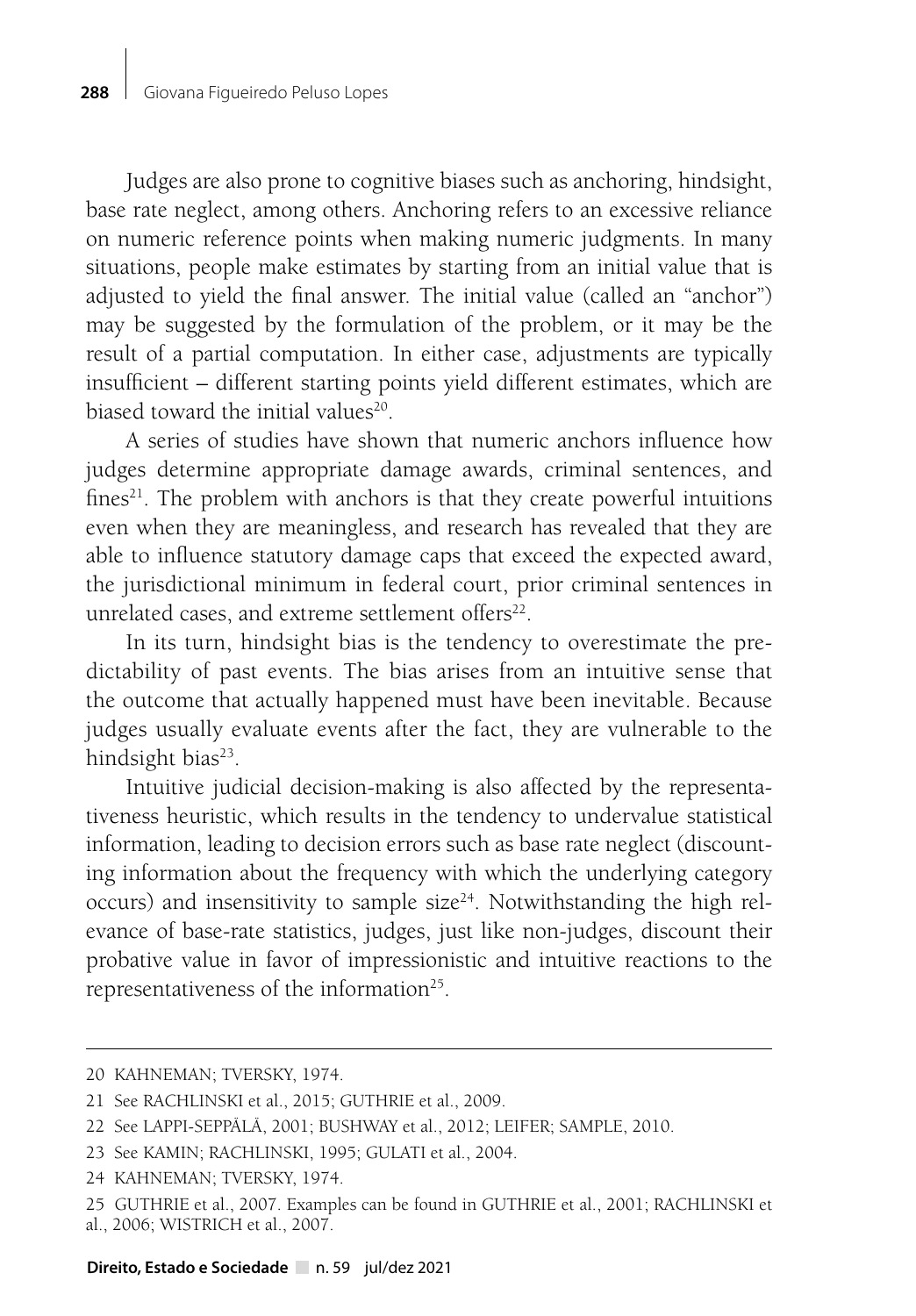Of particular relevance are studies that show that judges are prone to ingroup favoritism, emotional decision-making, as well as racial and gender biases. When it comes to ingroup favoritism, evidence suggests that even meaningless distinctions between people are enough to promote it. As Tajfel and Turner<sup>26</sup> explain, the mere perception of belonging to two distinct groups is sufficient to trigger intergroup discrimination favoring the in-group.

In the judicial process, diversity jurisdiction exists due to the concern that litigants might not get equal justice when pursuing or defending claims outside of their home states. Even if most judges would reject such an overt bias, research by Wistrich et al.<sup>27</sup> testing this influence on judges resulted in their expression of a large in-state bias.

Judges also face other sources of potentially misleading intuitions when deciding cases, amongst which the influence of inadmissible evidence. Contrary to jury, judges cannot shield themselves from inadmissible evidence, and even though they have better understanding on why some evidence must be excluded from their analysis, they are unlikely to have developed any meaningful ability to compartmentalize it. Relevant but inadmissible evidence can create an intuitive sense of how a case should be resolved, and that intuitive sense likely influences how judges decide<sup>28</sup>.

In a series of studies that compared decisions in hypothetical cases made by judges who were exposed to inadmissible information and by those who were not, judges found it difficult to ignore inadmissible information, relying on it to decide on the cases presented $29$ . Other studies have found a similar inability to disregard inadmissible evidence in contexts such as discussions protected by attorney-client privilege; the past criminal conviction of a civil defendant; discussions that occurred during a settlement conference; and statements made by a criminal defendant that a prosecutor had agreed not to use as part of a plea agreement<sup>30</sup>. The one area in which judges clearly ignored inadmissible evidence was in making

<sup>26</sup> TAJFEL; TURNER, 1979.

<sup>27</sup> WISTRICH et al., 2015.

<sup>28</sup> WISTRICH; RACHLINSKI, 2017.

<sup>29</sup> WISTRICH et al., 2005.

<sup>30</sup> For all, see RACHLINSKI et al., 2013.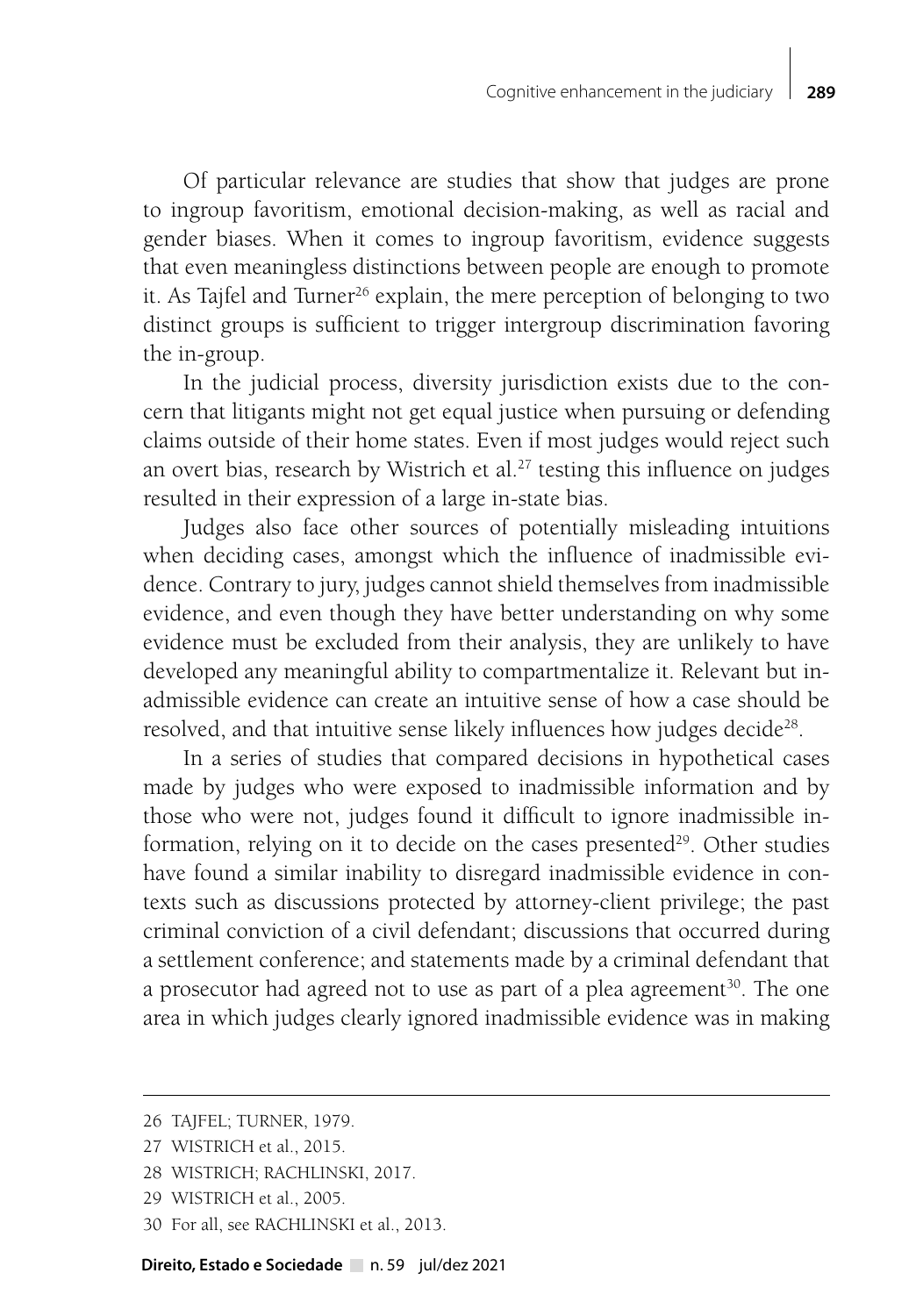probable cause determinations<sup>31</sup>. Being an area of law that requires judges to focus on the relevant precedent, engaging in a deliberative analysis, they were nudged to look beyond their intuitive reactions<sup>32</sup>.

Judges also have emotional reactions to cases or litigants that can shape or guide their legal judgments. Invidious reactions based on race and gender commonly manifest as emotional reactions that are hard to ignore, but they can also be erratic and present little or no relevance to case outcomes<sup>33</sup>.

In one study, judges were asked to evaluate a (hypothetical) statute meant to shield the use of medical marijuana from prosecution. Results show that the defendant's characteristics influenced the outcome, with judges being less inclined to rule favorably for a defendant described as a 19-year-old taking the drug to combat seizures than for a defendant described as a 55-year-old who was dying of bone cancer<sup>34</sup>.

In another research, judges were more inclined to rule in favor of an undocumented immigrant who had entered the US to earn money for a sick daughter than one who was tracking down a rogue member of a drug cartel; to rule a city jail's blanket strip-search policy was unconstitutional when the lead plaintiff was a co-ed protestor than a male armed robber; and to determine that the search of an employee's locker was constitutionally acceptable when the search uncovered a large quantity of heroin than when it uncovered only two marijuana cigarettes<sup>35</sup>.

Finally, judicial decision-making is also prone to gender and racial biases. Researchers found that decisions federal appellate judges made in cases involving gender discrimination claims changed after judges fathered a daughter<sup>36</sup>. In a hypothetical scenario of wrongful death, judges award more in compensatory damages for lost wages for a deceased male than a deceased female; treat male and female parents differently in divorce cases; and impose shorter sentences on female than male defendants with iden-

- 33 WISTRICH; RACHLINSKI, 2017.
- 34 WISTRICH et al., 2015.
- 35 WISTRICH et al., 2015.
- 36 GLYNN; SEN, 2015.

<sup>31</sup> RACHLISNKI et al., 2011.

<sup>32</sup> WISTRICH; RACHLINSKI, 2017.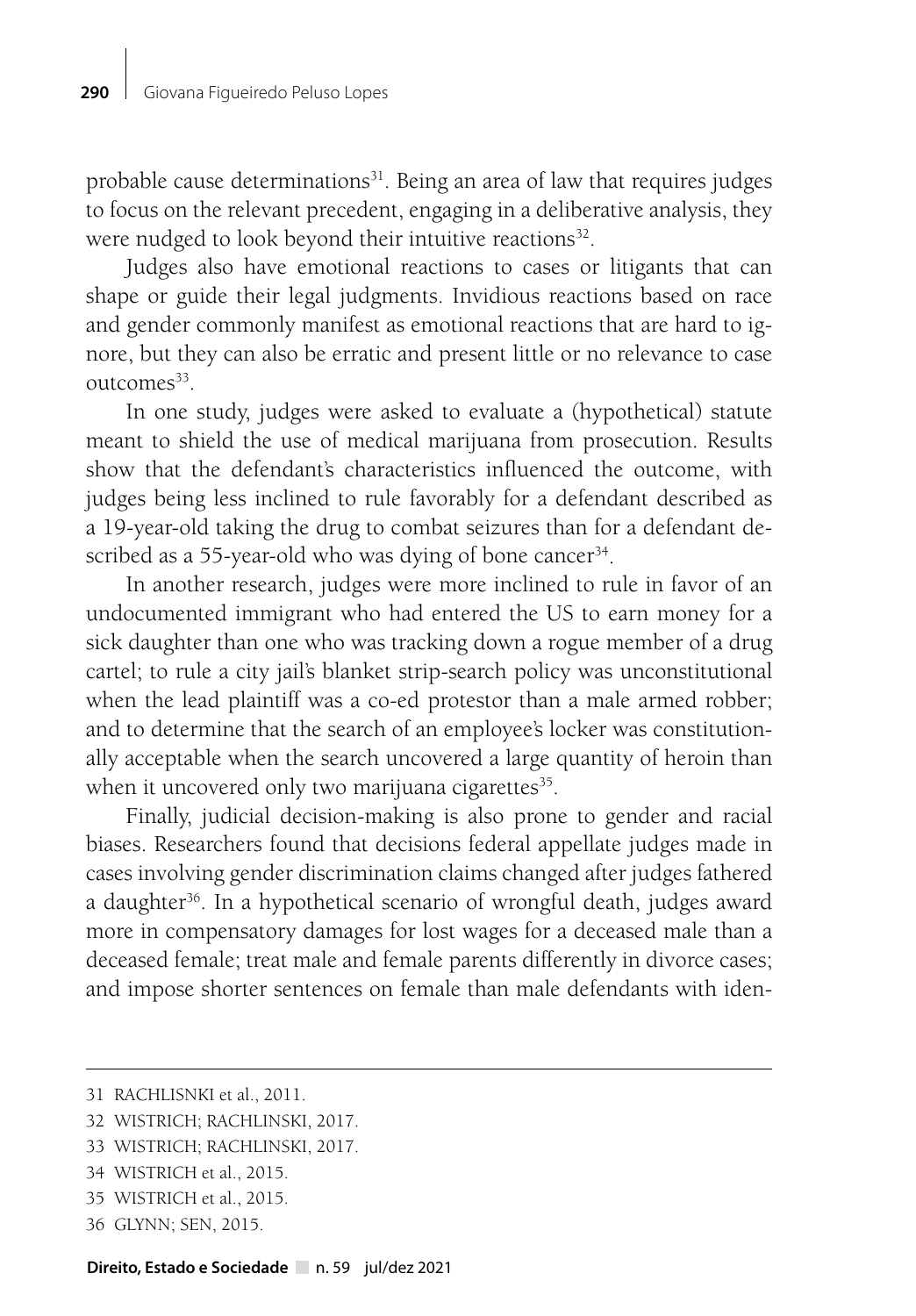tical backgrounds, convicted of identical crimes<sup>37</sup>. Women convicted of drug offenses in federal court appear to draw shorter sentences than their male counterparts do, even when researchers control for background characteristics of the litigants<sup>38</sup>.

Judges harbor the same measure of implicit biases concerning African Americans as most lay adults when tested with the Implicit Association Test (IAT, the most widely studied measure of implicit biases)<sup>39</sup>. The judges who harbored strong white-positive/black-negative associations on the IAT assigned more severe dispositions to the juvenile after being primed with African American words than when primed with race-neutral words. In turn, judges who harbored white-negative/black-positive associations on the IAT treated the juvenile less harshly after being primed with African American words<sup>40</sup>. However, explicit references in the testing materials to race triggered System 2 thinking on the subjects, forcing them to focus on the relevant elements of self-defense. When the materials did not explicitly identify the defendant's race but merely suggested it unconsciously, implicit associations influenced the judges $41$ .

Levinson et al.<sup>42</sup> also found that federal judges harbor invidious biases concerning Jewish, Christian, and Asian litigants. There is also evidence suggesting that judges treat white and black litigants differently in bail hearings<sup>43</sup>; exhibit modest racial disparities in criminal sentences favoring defendants of their own race<sup>44</sup>; impose harsher sentences on dark-skinned defendants<sup>45</sup>; and are more likely to deviate favorably from sentencing guidelines for white than for black defendants<sup>46</sup>.

In sum, all the aforementioned studies serve to corroborate Guthrie, Rachlinski and Wistrich's intuitive-override model of judging, setting aside other purely formalistic or realistic models that try to explain judicial be-

- 39 RACHLINSKI et al., 2009.
- 40 WISTRICH; RACHLINSKI, 2017.
- 41 RACHLINSKI et al., 2009.
- 42 LEVINSON et al., 2017.
- 43 AYRES; WALDFOGEL, 1994.
- 44 ABRAMS et al., 2012.
- 45 BURCH, 2015.
- 46 MUSTARD, 2001.

Direito, Estado e Sociedade n. 59 jul/dez 2021

<sup>37</sup> For all, see SPOHN, 2013.

<sup>38</sup> MUSTARD, 2001.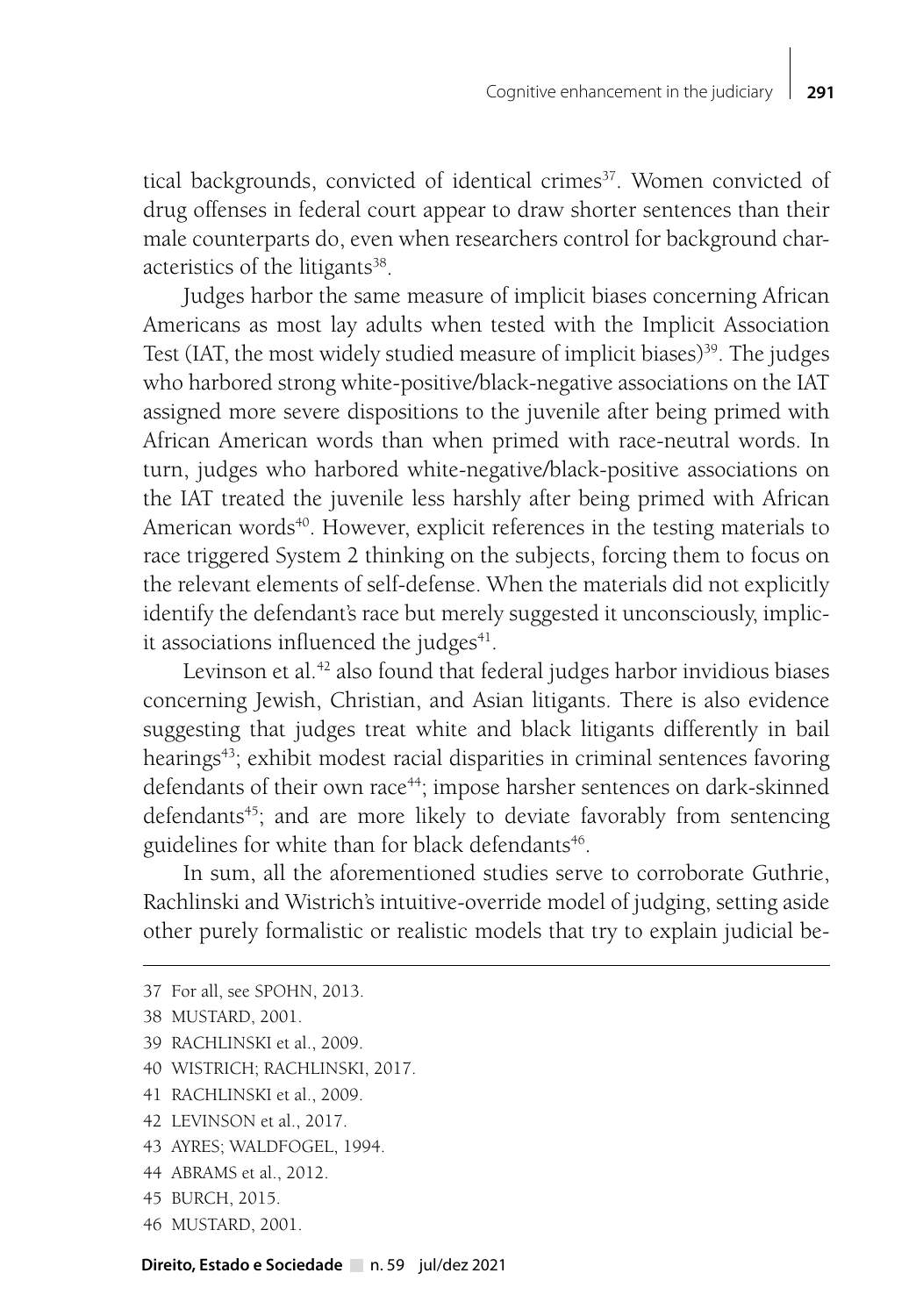havior. Judges frequently fall prey to the same systematic errors that lay people present when making decisions, due to the effects of cognitive heuristics and biases.

#### 3. Enhancing judicial cognition

Differently from most of the decisions that lay people are required to make, however, there are high stakes involved in judicial decision-making not only for the parties directly involved in a case, but also for society in general. This raises the question of how the judicial decision-making could be improved to result in more fair and impartial outcomes.

Practices aimed at enhancing human cognition have been around for thousands of years, the prime example being education, which aims at improving general mental faculties<sup>47</sup>. Other examples include training (e.g., mnemonics) and meditation. On a very basic level, most people employ cognitive boosting strategies such as sleeping and exposing oneself to stimulating and complex environments. In addition, a lot of people also have personal experiences with cognitive enhancing substances such as caffeine, nicotine, and glucose, used to increase mental functioning<sup>48</sup>. All of these may be labeled as conventional means of enhancing cognition, which are often well established and culturally accepted.

When it comes to enhancing judicial cognition, some factors, such as adequate legal education, experience, and a good mental and physical state (e.g., adequate rest, nutrition, health), are obvious candidates for the task49. Judicial review and auditing, the adoption of scripts, checklists, and multifactor tests, training and peer-reviewed feedback, opinion writing, reduced workload and even mindfulness meditation have also been suggested $50$ .

For instance, justice systems could implement auditing programs to evaluate the decisions of individual judges and to determine whether they appear to be influenced by implicit bias. The institutional context on which judges act provides them little prompt and useful feedback, and existing

<sup>47</sup> SANDBERG, 2011.

<sup>48</sup> FRÖDING, 2013.

<sup>49</sup> CHANDLER; DODEK, 2016.

<sup>50</sup> GUTHRIE et al., 2007.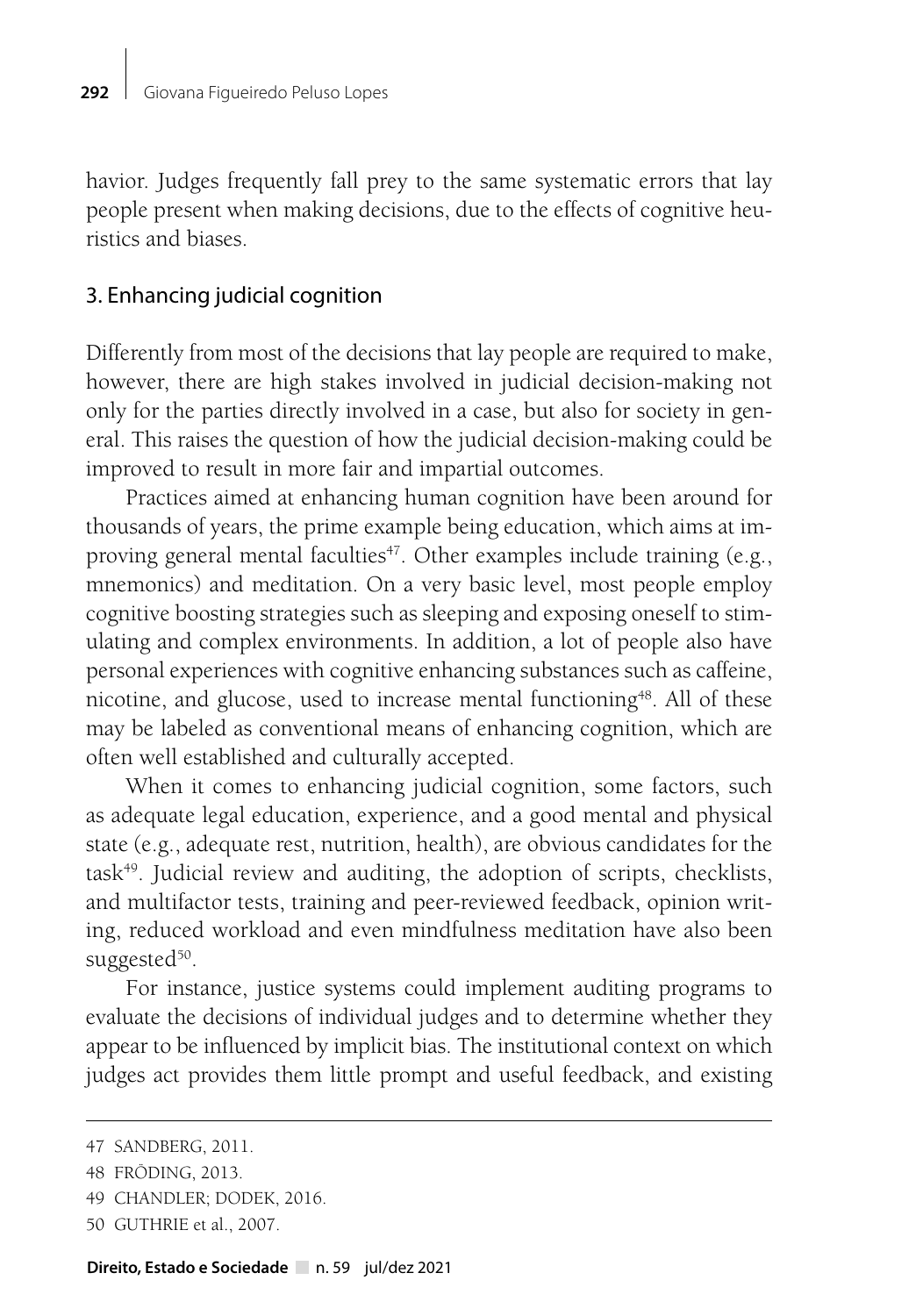forms of accountability primarily focus on a judge's performance in a particular case, not on the systematic study of long-term patterns within his performance that might reveal implicit bias. This would increase the available data regarding the extent to which bias affects judicial decision making, and it could also enhance the accountability of judicial decision making $51$ .

Another method for improving the quality of judicial decisions is perspective taking, which basically consists of adopting the viewpoint of other individuals and examining the scenario at issue through the lens of their life experience<sup>52</sup>. This method is present in "social context education" initiatives, which seek to promote fairness and equality within demographically diverse societies by ensuring that judges are aware of and understand the experiences of all of those who may come before them<sup>53</sup>. The court system could approach the issue by including perspective taking exercises as part of a training course in implicit bias.

Mindfulness targets implicit bias by reducing automatic associations with outgroup members, or with individuals outside of the race or ethnicity one identifies as, with negative concepts<sup>54</sup>. There is evidence suggesting that through the practice of mindfulness meditation, judges can limit their reliance on automatic reactions (such as the ones made in the implicit association tests), allowing for fairer decision making. Research also suggests that mindfulness meditation increases compassionate feelings toward others<sup>55</sup>.

Finally, mindfulness meditation may also help to control conditions that increase the magnitude of implicit bias, such as mood. For example, when people are in a heightened emotional state – be it from stress, anger, or even happiness – implicit bias manifests more strongly in their decisions<sup>56</sup>. Practicing mindfulness meditation can enhance emotional regulation.

Judicial decision-making involves multiple tasks, each of which use various cognitive and emotional processes to different degrees:

- 54 LUEKE; GIBSON, 2015.
- 55 WISTRICH; RACHLINSKI, 2017.
- 56 WISTRICH; RACHLINSKI, 2017.

<sup>51</sup> WISTRICH; RACHLINSKI, 2017.

<sup>52</sup> WISTRICH; RACHLINSKI, 2017.

<sup>53</sup> CHANDLER; DODEK, 2016.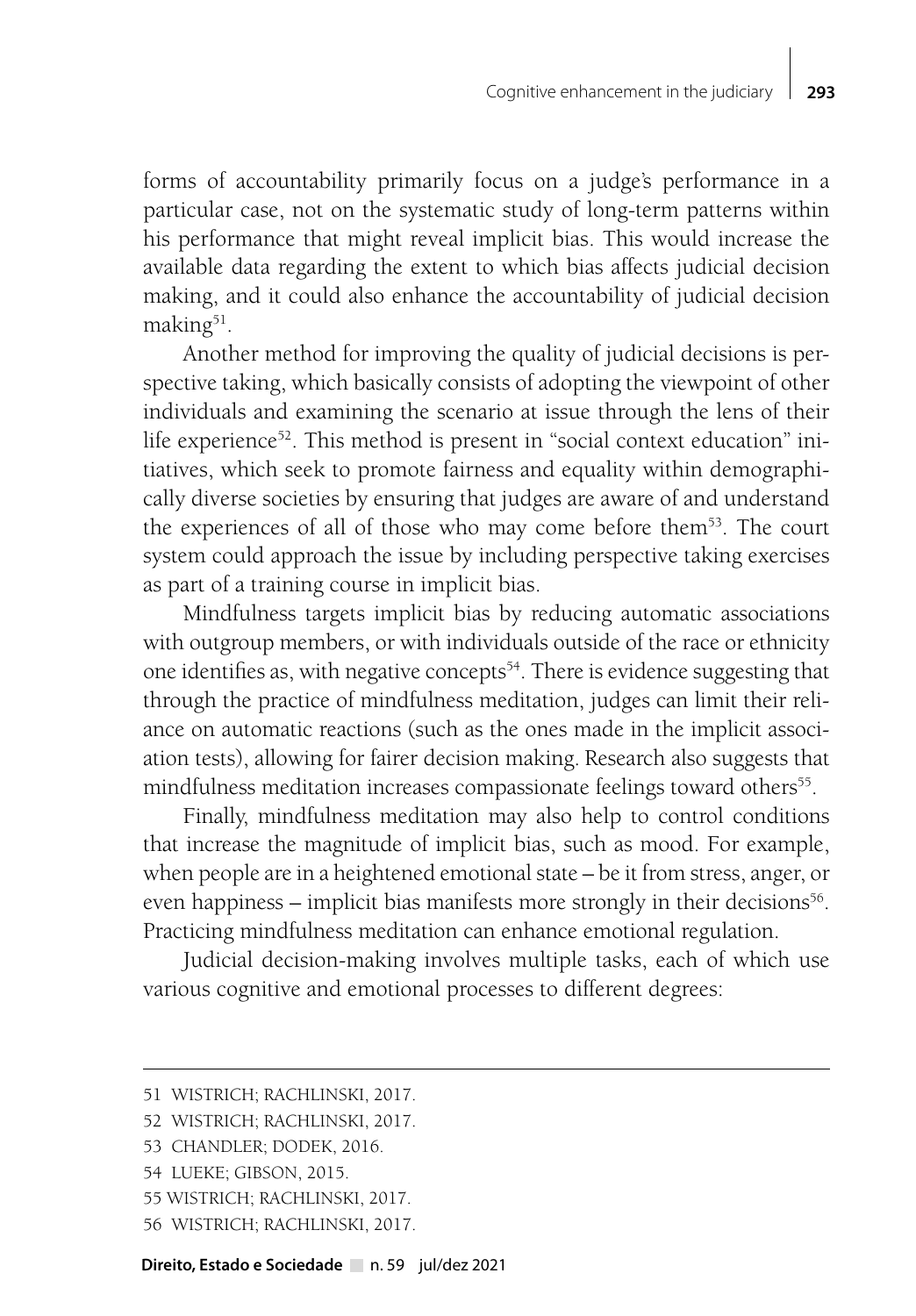The process of finding the facts involves hearing expert and nonexpert testimony and examining other evidence such as documents or objects; determining the weight to attribute to the evidence based on judgments about credibility, quality, and relevance (…) Trial judges must also apply multiple bodies of law (…) The process of applying the law involves careful deliberative processes including the relevant legal rules, interpreting their meaning, and determining how they apply to the facts of the case at hand. (…) Another important capacity for judges is emotional regulation, given the sometimes upsetting nature of the evidence or the frustrating behavior of some of the parties and lawyers. Concerns about uncontrolled emotional reactions to extremely upsetting evidence are revealed by rules of evidence that weigh the probative value of evidence against its inflammatory or prejudicial effect<sup>57</sup>.

One little explored possibility to enhance these cognitive and emotional aspects of judicial decision-making is through the use of biotechnologies. Cognitive enhancement may be defined as the amplification or extension of core capacities of the mind, through augmentation or improvement of a person's information processing systems, which can be directed at any of the core faculties of the mind<sup>58</sup>, such as attention, perception, and memory.

With the advance of cognitive neuroscience over the past decades, however, the use of biotechnologies aimed at improving cognitive function have steadily expanded<sup>59</sup>. These biomedical enhancements, contrary to previous conventional techniques, use biotechnology to improve an existing capacity by acting directly on the body and brain of an individual<sup>60</sup>.

In this sense, the Science and Technology Office of the European Parliament defines an enhancement as "a modification aimed at improving individual human performance and brought about by science-based or technology-based interventions in the human body"61. The focus on the scientific and technological aspects of these interventions is useful to distinguish them from cultural, social, and evolutionary processes that can also fit under the broad category of enhancement.

- 60 BUCHANAN, 2011.
- 61 EUROPEAN UNION, 2009, p. 13.

<sup>57</sup> CHANDLER; DODEK, 2016, pp. 131-132.

<sup>58</sup> SANDBERG, 2011, p. 71.

<sup>59</sup> FARAH et al., 2014.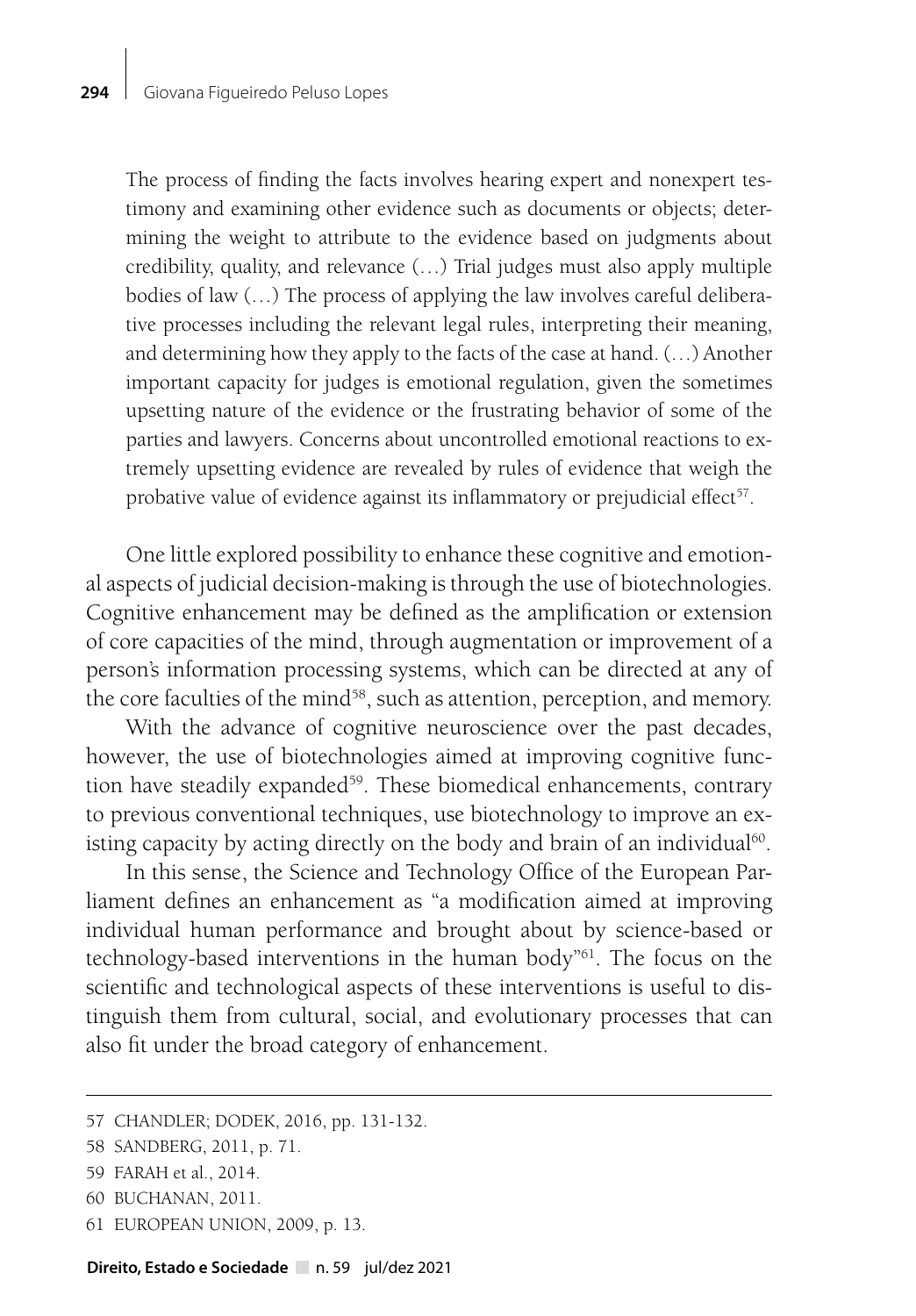In face of the growing number of studies that apply biotechnologies to enhance cognitive function, with positive (albeit moderate) results, this research project aims at investigating the possibility of using these techniques to enhance judicial cognition. Specifically, it will analyze whether it can be said that judges have a moral duty to undergo cognitive enhancement.

Another important distinction refers to the roles of enhanced and enhancer (which can be but need not be the same). Enhanced are those on whom forms of enhancement are performed – in this case, the judges themselves. Enhancers, on the other hand, can be distinguished into operators – such as doctors, nurses, engineers, providers, and all who actually perform the treatment –, and controllers – those who take the initiative and decide about applying the specific enhancement, e.g., a legal authority<sup>62</sup>.

Most debates on cognition enhancement (and human enhancement in general) focus on issues regarding the definition of enhancement and its distinctiveness from therapy/medicine<sup>63</sup>; safety concerns and risks associated with it<sup>64</sup>; regulation and public policy<sup>65</sup>; distributive justice<sup>66</sup>; autonomy and authenticity<sup>67</sup>; nature and the transcendence of given limitations<sup>68</sup>.

These approaches typically treat enhancement for self-regarding or self-serving purposes<sup>69</sup>. This means that they relate mainly and directly to the individual himself, including the pleasure of excellence or the desire to improve performance (self-regarding purposes), or aiming at economic gain (self-serving purposes). However, if enhancement primarily benefits society as a whole, it may be referred to as enhancement for the common good – an approach that has not received as much attention in the cognitive enhancement debate.

The importance of exploring cognitive enhancement through the lens of common good purpose is important, as highlighted by Vedder and Klaming because it shifts the focus from "whether it is acceptable to enhance

69 VEDDER; KLAMING, 2010.

<sup>62</sup> VEDDER, 2017.

<sup>63</sup> See SAVULESCU et al., 2011; MCKEOWN, 2017.

<sup>64</sup> See MASSIE et al., 2017; BELL et al., 2017.

<sup>65</sup> See BLANK, 2016; HALL; STRANG, 2017; BOSTROM; ROACHE, 2011.

<sup>66</sup> See KEOHANE et al., 2016; BUCHANAN, 2011.

<sup>67</sup> JUTH, 2011.

<sup>68</sup> See NIELSEN, 2011; SANDEL, 2007.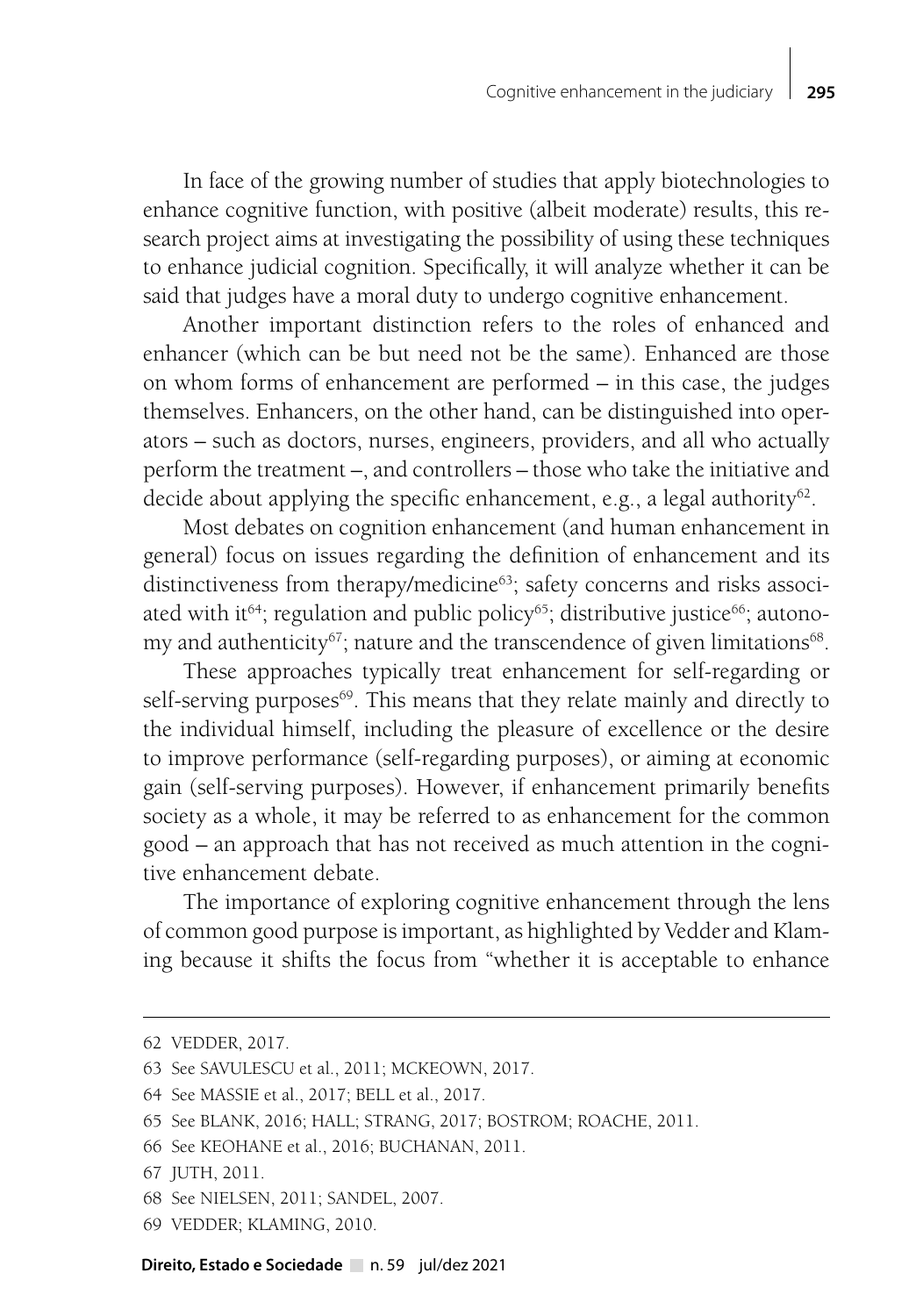normal cognitive functions to the question of under what circumstances it is acceptable and maybe even desirable to apply neurotechnologies for purposes that might benefit society as a whole"70.

Enhancement of judicial cognition fits under this category, as its underlying goal is to improve the quality of the decisions that are made by judges, reducing unconscious bias and other external influences in order to promote fairer outcomes. Judges wield enormous power over the interests of the litigants before them, as well as indirectly over the interest of all members of the society in the fair and effective administration of justice $71$ .

Judicial cognition bioenhancement could be pursued through pharmacological substances that have physiological effects on the brain, like modafinil, methylphenidate, and donepezil. In experimental settings, evidence from healthy volunteers shows that they can moderately improve neuropsychological cognitive tasks.

As summarized by de Jongh, donepezil appears to enhance different types of memory, with both acute and repeated administration<sup>72</sup>. However, the small number of existing studies makes it difficult for firm conclusions to be drawn. The cognition-enhancing effects of methylphenidate are limited to memory, specifically spatial working memory, and recognition of verbal materials at longer test intervals. For amphetamine, there is stronger evidence for the enhancement of the consolidation of declarative memory, especially when longer periods intervene between learning and testing. Finally, with modafinil, a clear enhancing effect is found on attention in non-sleep deprived subjects, while in sleep-deprived participants, a single dose of modafinil had strong positive effects on executive functioning, memory, and wakefulness.

Another possible pharmaceutical enhancer is propranolol, a beta-blocker commonly prescribed for hypertension. The drug suppresses noradrenergic activity and reduces the physiological symptoms of emotional arousal. Research done by Terbeck et al.<sup>73</sup> tried to determine whether emotional arousal influenced by noradrenergic transmission plays a role in racial bias. By testing the drug's impact on responses to an implicit

73 TERBECK et al., 2013.

<sup>70</sup> VEDDER; KLAMING, 2010, pp. 6-7.

<sup>71</sup> CHANDLER; DODEK, 2016.

<sup>72</sup> De JONGH, 2017, p. 42.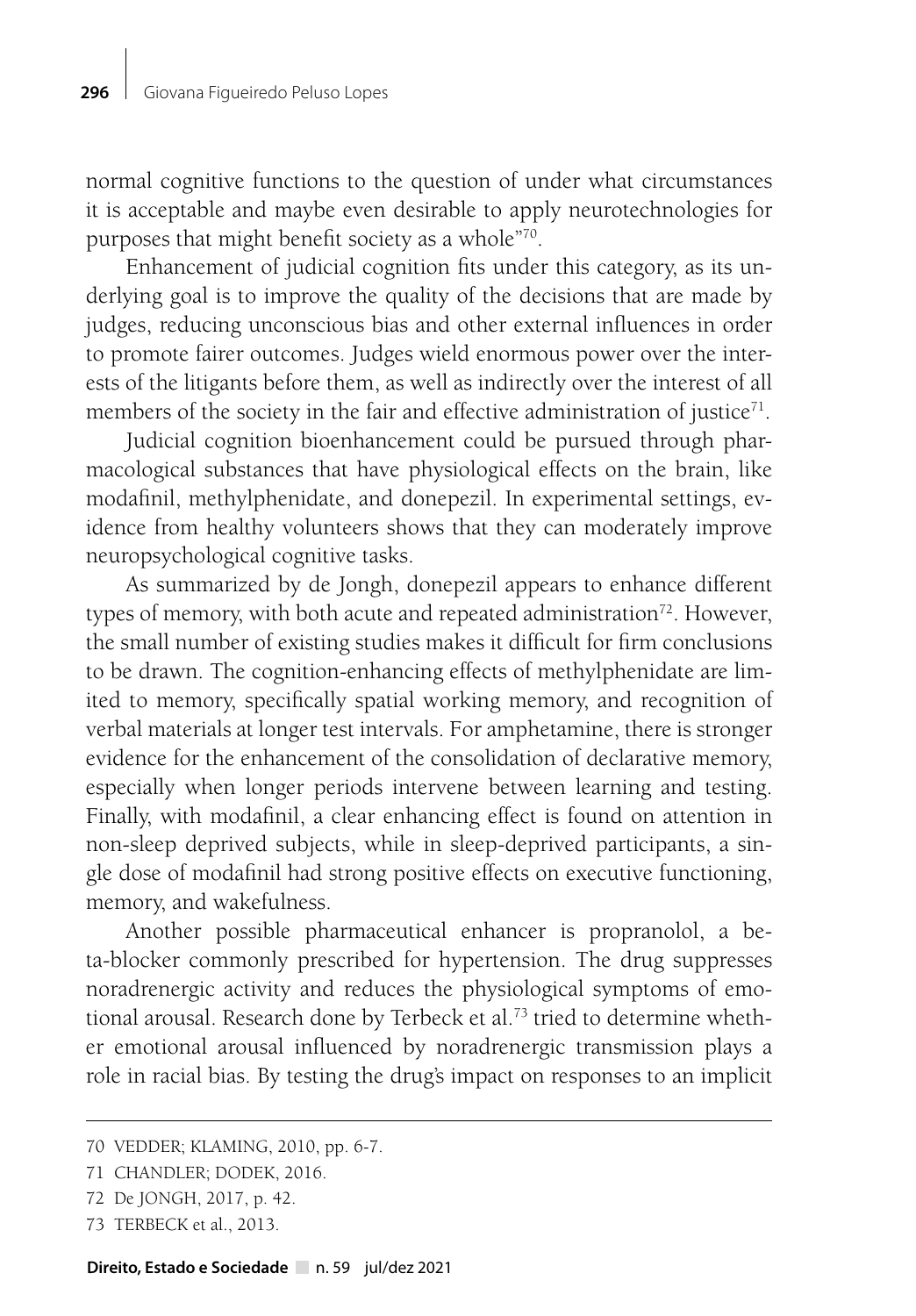association test, the researchers found that it reduced implicit (but not explicit) racial bias. To the extent that implicit racial bias affects the quality of judicial decisions, propranolol might represent a promising method of enhancement.

In a different study, Terbeck et al.<sup>74</sup> also found that subjects who took propranolol were less likely to endorse harming one innocent person to save many others, compared to those taking a placebo. This result was contrary to their hypothesis that reduced emotional arousal due to propranolol would lead participants to make utilitarian rather than deontological judgments driven by emotional intuition.

Similarly, research by Crockett et al.<sup>75</sup> found that citalopram, a serotonin enhancer commonly prescribed as antidepressant, made participants less inclined to accept the utilitarian solution to the moral dilemma of directly harming one innocent person to save many others. The drug was also found to reduce the tendency to punish unfair offers in a version of the ultimatum game.

Another relatively new technology that is being increasingly used to boost human cognition directly at the source by improving brain function is noninvasive brain stimulation (NBS), like transcranial magnetic stimulation (TMS) or transcranial electrical stimulation (tES) – the most common being transcranial direct current stimulation (tDCS).

TMS has been found to improve various cognitive functions, such as analogic reasoning and working memory, and thus raises the possibility that it might be useful for improving certain aspects of learning<sup>76</sup>. Moreover, researchers have also found an improvement in abilities like proofreading and drawing after TMS<sup>77</sup>. TMS also has the potential to be used to reduce false memories without affecting veridical memories<sup>78</sup>.

Enhancement in executive functions, especially working memory (the ability to hold and manipulate information) is frequently attempted with tDCS, partly because it is believed that strengthening in this cognitive

<sup>74</sup> TERBECK et al., 2013.

<sup>75</sup> CROCKETT et al., 2010.

<sup>76</sup> See PASCUAL-LEONE et al., 2006; FREGNI et al., 2005; MOSER et al., 2002.

<sup>77</sup> SNYDER et al., 2003.

<sup>78</sup> BOGGIO et al., 2009.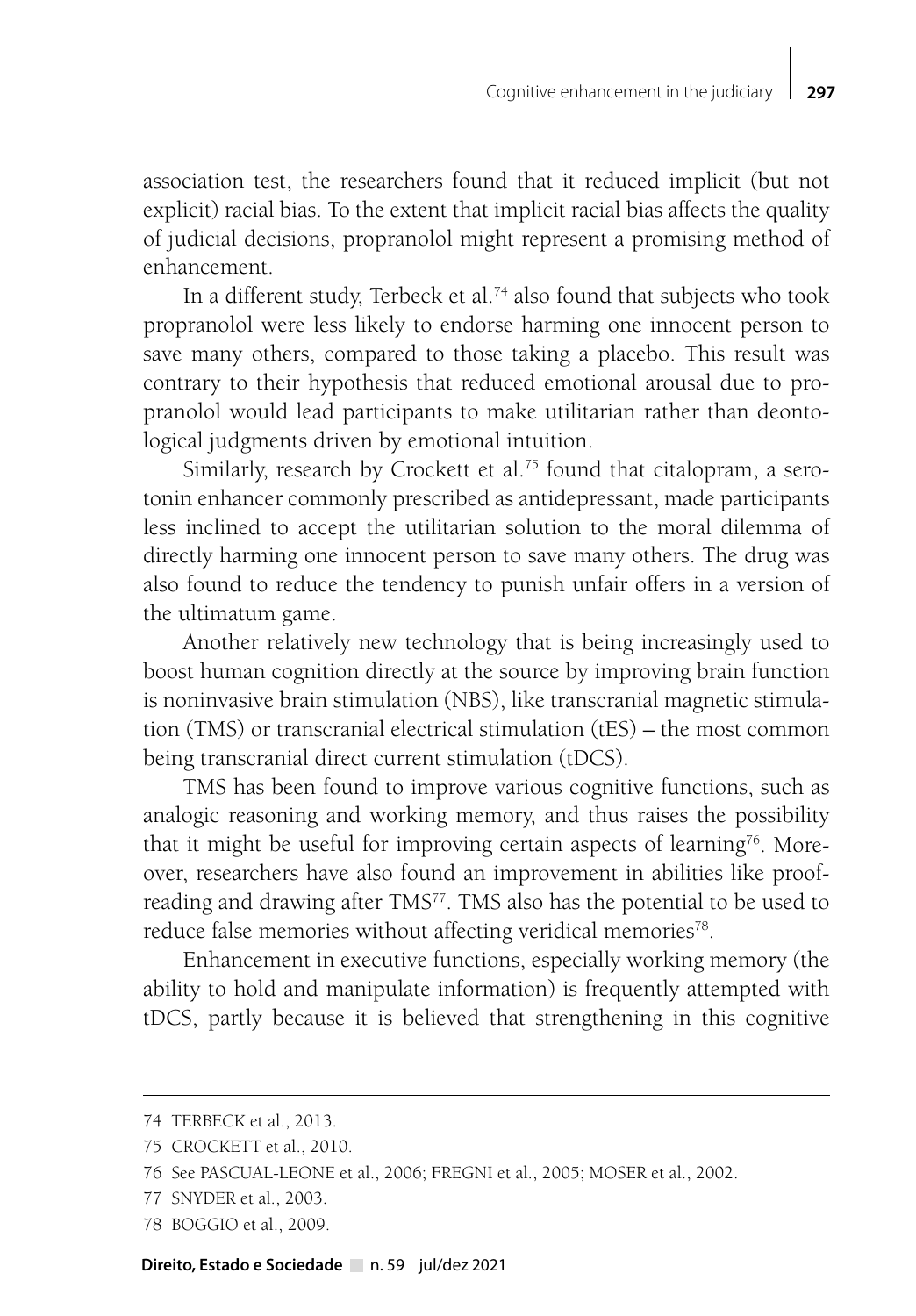domain may transfer to more global improvement of cognition and function<sup>79</sup>. Fregni et al.<sup>80</sup> reported improved working memory performance after a single session of tDCS, and other studies have also demonstrated similar benefits in tasks that rely upon working memory<sup>81</sup>. There are also noteworthy applications of tDCS involving manipulation of executive functions, which include enhancement in domains such as cognitive set-shifting performance<sup>82</sup>, deceptive behavior<sup>83</sup>, reduced risk-taking behavior<sup>84</sup>.

Studies that used tDCS to promote self–other representations (i.e. the ability to handle mental representations of both the self and other people, which is fundamental for humans to engage in successful social interactions) have also resulted in positive results<sup>85</sup>.

Sowden et al.<sup>86</sup> were able to demonstrate that tDCS applied to the right temporo-parietal junction improved lie-detection performance when participants were confronted with statements in which the to-be-judged opinions conflicted with those held by the participants. Sellaro et al.<sup>87</sup> investigated the enhancing effect of tDCS over the medial prefrontal cortex in counteracting stereotypes activation resulting from in-group versus out-group categorization. In their study, participants who received tDCS showed increased cognitive control over stereotypes activation with a resulting reduced implicit negative bias towards a social out-group.

Neuroenhancement advocates do not claim that today's techniques are optimal, but rather admit that they are not as efficient as desired. Although many of them recommend methylphenidate and/or modafinil for cognitive enhancement purposes, these drugs are not the cognitive enhancers they expect for the future and on which their positive judgments are based<sup>88</sup>.

- 81 OHN et al., 2008; ZAEHLE et al., 2011.
- 82 LEITE et al., 2011.
- 83 KARIM et al., 2010.
- 84 FECTEAU et al., 2007.
- 85 See SANTIESTEBAN et al., 2012; DECETY; SOMMERVILLE, 2003; SPENGLER et al., 2009; BRASS et al., 2009; RUBY; DECETY, 2004.
- 86 SNOWDEN et al., 2015.
- 87 SELLARO et al., 2015.
- 88 HEINZ; MÜLLER, 2017.

<sup>79</sup> KLINBERG et al., 2002.

<sup>80</sup> FREGNI et al., 2005.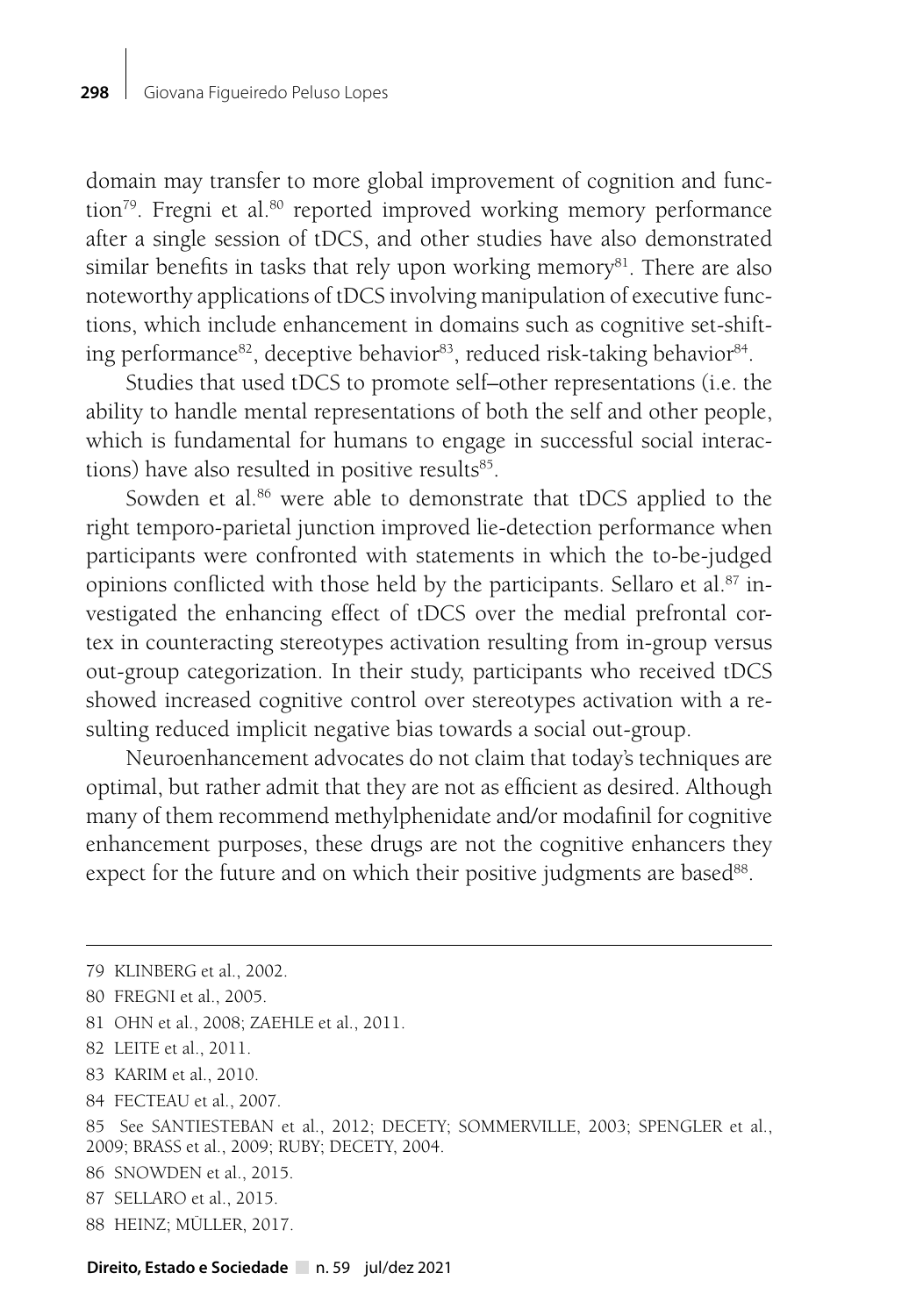Several proponents of cognitive enhancement advocate for more research on the effectiveness and safety of neuroenhancement methods<sup>89</sup>. This request is supported by the fact that knowledge about the positive and negative effects of these methods, especially drugs, is insufficient, at least regarding its nontherapeutic use by persons who consume them for the purpose of enhancement. This holds particularly for the addiction potential of today's and future neuroenhancers<sup>90</sup>.

Optimizing the cognitive effects of enhancements would therefore require, in effect, a search through a high dimensional space whose dimensions are dose; individual characteristics such as genetic, personality, and ability levels; and task characteristics. The mixed results in the current literature may be due to the lack of systematic optimization<sup>91</sup>.

Taking into consideration such limitations, there is clearly a need for further research regarding neuroenhancers. Two different research strategies could help provide answers: double-blind, randomized long-term studies with healthy volunteers; and epidemiological studies<sup>92</sup>.

## 4. The ethics of judicial cognitive enhancement

Despite the existence of multiple ethical theories that aim at explaining a judge's duty, it is possible to derive some agreed upon basic capabilities that define what a good judge and a desirable judicial decision are. These capabilities could potentially benefit from enhancement, whether through conventional techniques or by means of biotechnology.

According to Beck<sup>93</sup>, many of the existing controversies regarding human enhancement in the end boil down to more general disagreements about morality. Whatever the ethical stance one adopts in the ethics of human enhancement debate, one or more reference points are necessary to assess its morality.

<sup>89</sup> GALERT et al., 2009; GREELY et al., 2008.

<sup>90</sup> HEINZ; MÜLLER, 2017.

<sup>91</sup> SMITH; FARAH, 2011, p. 19.

<sup>92</sup> HEINZ; MÜLLER, 2017.

<sup>93</sup> BECK, 2015.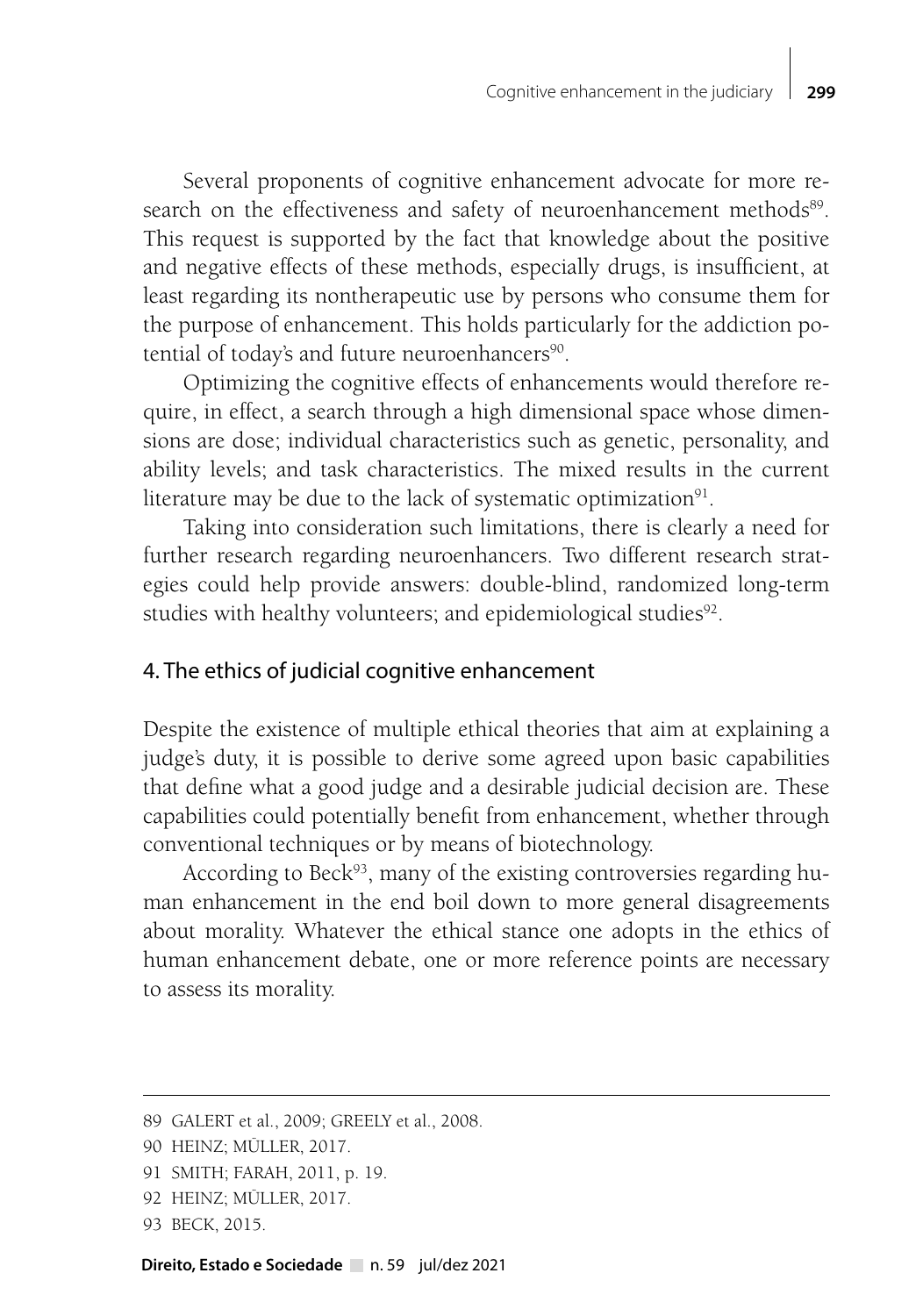Some authors have suggested looking at notions of human nature<sup>94</sup>, human authenticity<sup>95</sup>, or human dignity<sup>96</sup> to find such reference points.

For example, appeals to notions of human nature serve the point of representing what it means to be human, as in Habermas' appeal against genetically enhancing one's child – something the author argues would threat human nature: the ability of self-reflection and the autonomy to choose one's own life path<sup>97</sup>. Also, the idea of human nature can feature as a feasibility constraint on morality, with authors like Sandel<sup>98</sup> considering enhancement objectionable precisely for removing the limitations on what can be done by humans, since there are irreplaceable goods that depend upon our having limitations.

For Fukuyama<sup>99</sup>, the equality of human beings rests on the fact that all share the same human nature, which would be changed if some forms of enhancement were to be implemented. Therefore, any fundamental alterations to this shared nature would result on the fact that human beings would no longer be of equal moral status<sup>100</sup>.

Roduit et al.<sup>101</sup> suggest one could also find a reference point by looking at the 'ideal' human. According to the authors, the main goal of human enhancement is to become an 'ideal' or even a 'perfect' human being, on the sense that one wishes to enhance towards his or her idealized self.

The authors highlight that even though it is not possible to agree on what an ideal human would look like in all circumstances, or at all times, it is nonetheless possible to look at what some characteristics of an ideal human would be – referring to those as perfectionist assumptions of what it means to live a good human life.

These perfectionist assumptions can constitute a reference point to evaluating the morality of enhancing modifications, in the sense that if a given human enhancement moves in the direction of the chosen ideal, it

- 97 HABERMAS, 2003.
- 98 SANDEL, 2007.
- 99 FUKUYAMA, 2002.

101 RODUIT et al., 2015.

<sup>94</sup> See HABERMAS, 2003; FUKUYAMA, 2002.

<sup>95</sup> See LEVY, 2011; PARENS, 2005.

<sup>96</sup> KASS, 2003; KASS, 2004.

<sup>100</sup> WILSON, 2007.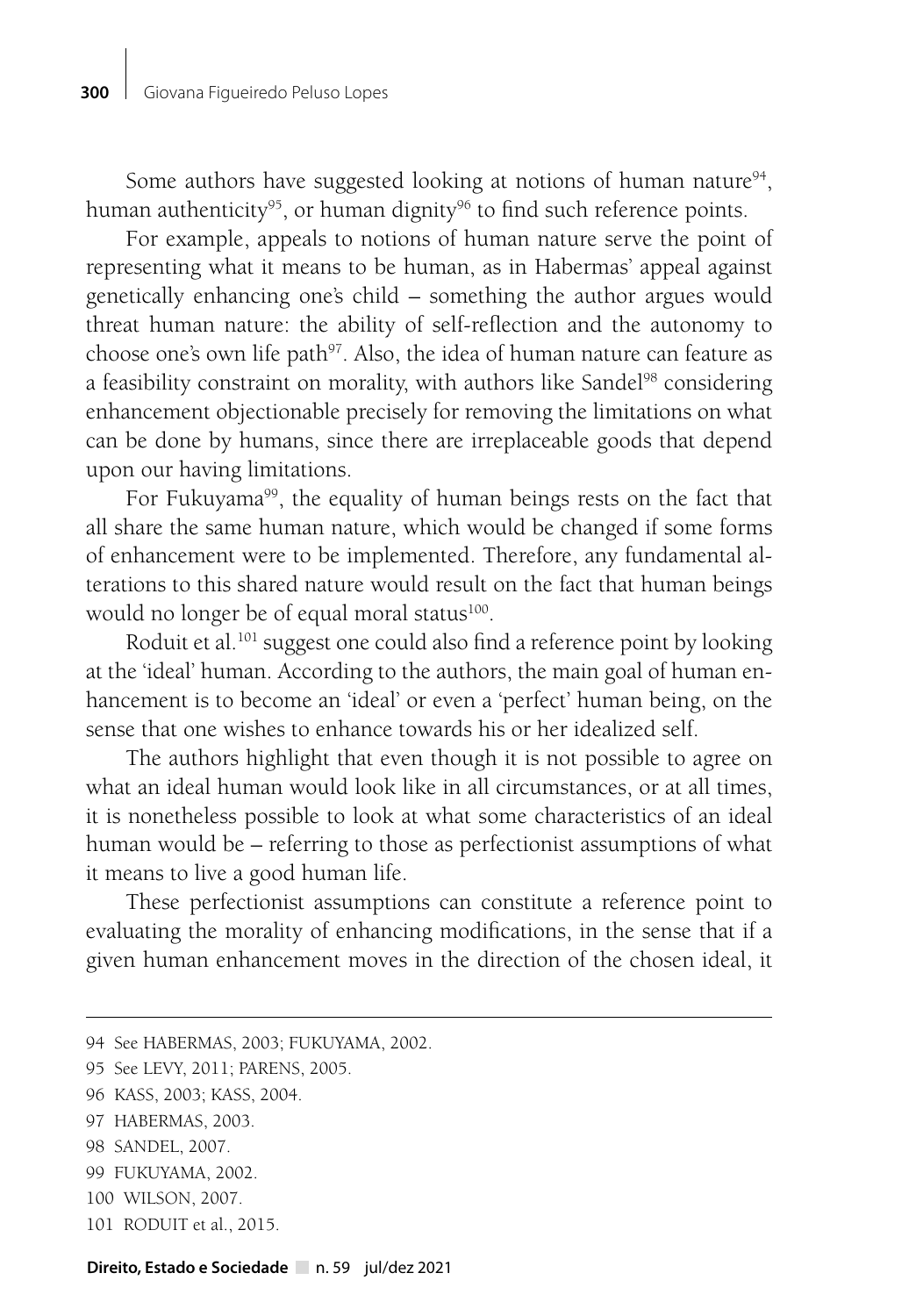will be seen as morally permitted, assuming there are no moral concerns with other issues of justice, safety and autonomy<sup>102</sup>.

In defining perfectionist assumptions, it is possible to identify two main views in the debate: a subjective and an objective one. According to the subjective view, one creates his own ideals, such as a list of subjective goods. This approach is deeply connected to the ethics of authenticity, with individuals being free to enhance towards the ideal he has subjectively chosen for himself (as long as others were not harmed). On the other end of the debate, according to the objective view, the common good is objectively outlined in a list of goods, which can be socially constructed and agreed upon democratically<sup>103</sup>.

For instance, Savulescu outlines some non-exhaustive objective goods such as intelligence, memory, self-discipline, impulse control, foresight, patience, humor, sunny temperament, empathy, imagination, sympathy, fairness, and honesty<sup>104</sup>. Buchanan et al.<sup>105</sup> state that these goods are introduced as general-purpose means, which are properties valuable to anyone regardless of what their view of the good life entails.

For Roduit, Heilinger and Baumann<sup>106</sup>, the subjective stance does not stand on its own because, once a particular conception of the no-harm principle is outlined, an objective component is introduced. And the main problem with the objective view is the difficulty of reaching agreement in a liberal society about what the objective goods are and what virtues or types should be aimed for:

(…) in a pluralistic society and in different social and historical contexts, we will not find a consensus regarding what an ideal human being ought to be, act like, and look like. We can nonetheless discuss and agree upon some specific human characteristics (perfectionist assumptions) that appear to be essential for such an ideal human in our current societies. These characteristics can then be used as reference points to assess the morality of human enhancements in addition to other normative tools, such as safety, justice and

<sup>102</sup> RODUIT et al., 2015.

<sup>103</sup> RODUIT et al., 2015.

<sup>104</sup> SAVULESCU, 2007.

<sup>105</sup> BUCHANAN et al., 2001.

<sup>106</sup> RODUIT et al., 2015.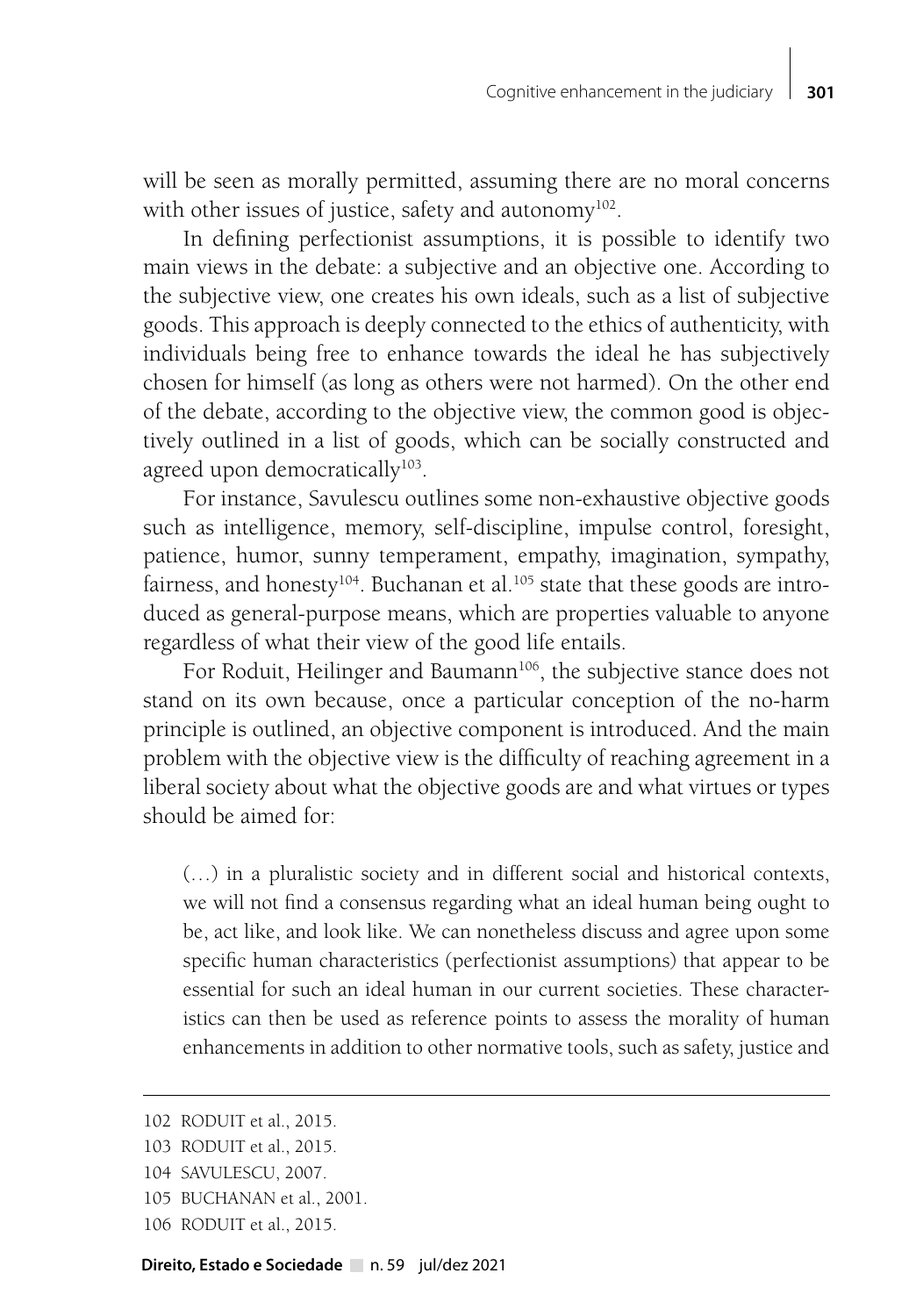autonomy. With an end-state of human perfection in mind – even if this ideal is not fully developed because it might develop as our societies change – we can have a set of perfectionist assumptions that become essential to leading an ideal life107.

The authors suggest the adoption of Nussbaum's capabilities approach as a basis on which a theory of ideal humanity can be built. This theoretical framework focuses on the moral importance of individuals achieving well-being, which is understood in terms of people's capabilities, that is, their real opportunities to do and be what they have reason to value<sup>108</sup>. Capabilities can be explained in comparison to functioning: People should have a set of opportunities (capabilities) that they are then free to exercise or not (functioning). Functioning is therefore the realization of capabilities<sup>109</sup>.

As explained by Sen, capability is primarily a reflection of the freedom to achieve valuable functionings. It concentrates directly on freedom as such rather then on the means to achieve freedom, identifying the real alternatives that an individual has. Insofar as functionings are constitutive of well-being, capability represents a person's freedom to achieve well-being<sup>110</sup>.

Nussbaum puts forward a list of ten central capabilities, without which human life would be seriously impoverished: life; bodily health; bodily integrity; senses, imagination and thought; emotions; practical reason; affiliation; other species; play; and control over one's environment $111$ .

This capabilities approach has also been used by Coeckelbergh to assess human enhancement. For the author, it by providing a framework of an 'end-state' type of thinking, giving direction to human enhancement but not being a fixed end-state, human beings' capabilities are not fixed – but rather change together with the technological and social context<sup>112</sup>.

Regarding an ethical reference point for the evaluation of judicial cognition enhancement, a similar approach can be found in works about

<sup>107</sup> RODUIT et al. 2015, p. 627.

<sup>108</sup> NUSSBAUM, 2011.

<sup>109</sup> RODUIT et al., 2015.

<sup>110</sup> SEN, 1992, p. 49.

<sup>111</sup> NUSSBAUM, 2011.

<sup>112</sup> COECKELBERGH, 2011.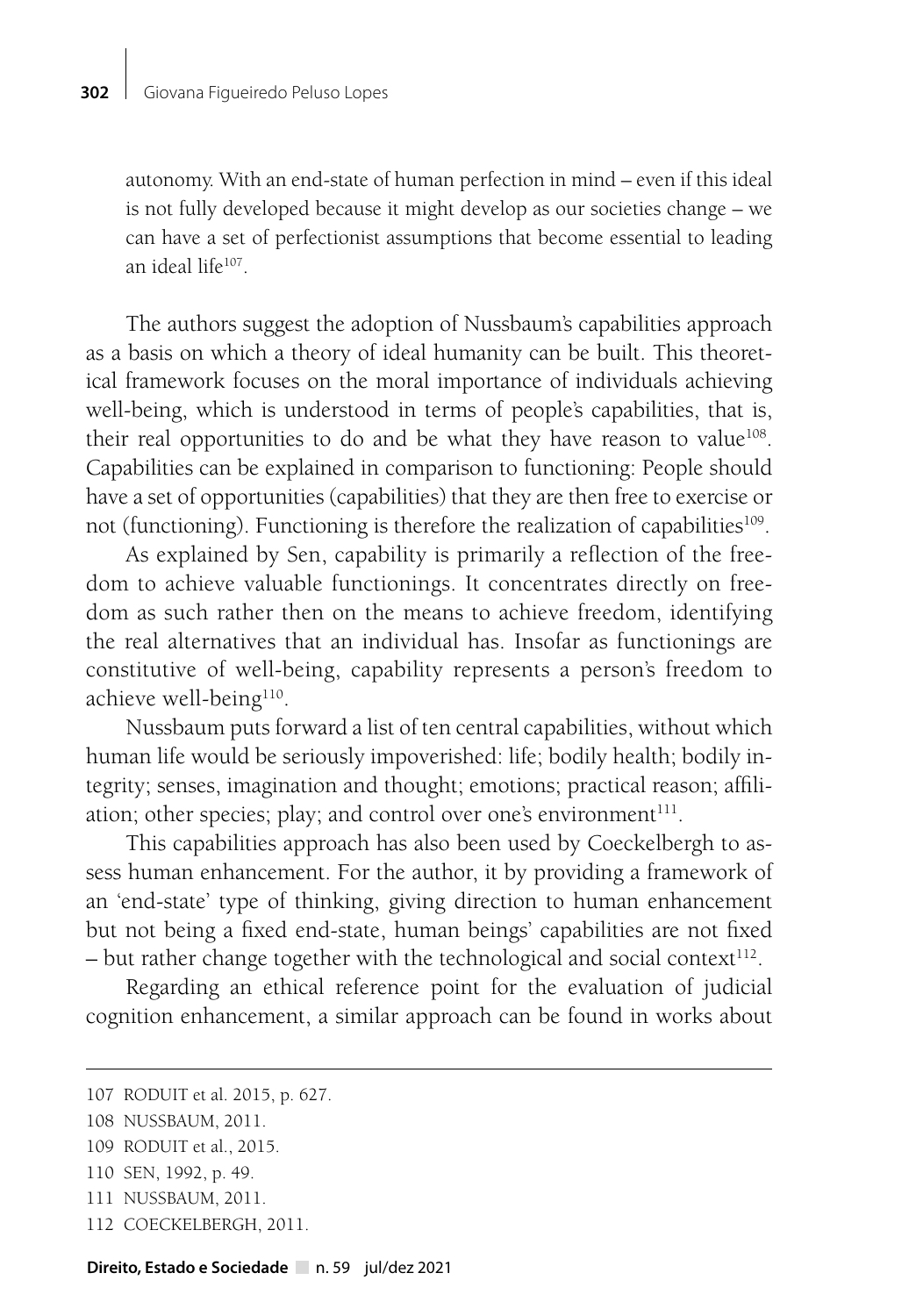virtue jurisprudence, a normative and explanatory theory of law that borrows resources from virtue ethics to answer some central questions of legal theory. This theory has been developed by scholars working within specific areas of law, such as tort, bankruptcy, contract, corporate law and property, among others<sup>113</sup>.

In Solum's analysis of the implications of a virtue-centred approach for a normative theory of judging, he tries to answer questions such as how should judges decide the controversies that are presented to them. According to the author's proposed virtue-centred theory of judging, "judges should decide cases in accord with the virtues, or judges should render the decisions that would be made by a virtuous judge"114.

For any given normative theory of judging, there is a corresponding account of the qualities that make for a good judge. For instance, in relation to Dworkin's theory of law as integrity<sup>115</sup> it might be said that judges should decide cases in accord with the normative theory of law that best fits and justifies the law as a whole.

In order to do so, they need to possess certain characteristics, that Solum calls judicial virtues, which are excellences appropriate to the role of judge. An example would be the intellectual virtue of theoretical wisdom necessary to decide cases by constructing the theory that fits and justifies law as whole (something that can only be done by someone who appreciates legal complexity and sees the subtle interconnections between various legal doctrines)<sup>116</sup>.

Different normative theories of law may result in different lists of the excellences that are appropriate to judging. If it were possible to agree upon at least some qualities of judicial character necessary for reliably good judging, irrespective of any specific theory of judicial decision, such qualities would constitute what Solum calls a "thin" theory of judicial virtue:

A think theory of judicial virtues might include the intellectual virtue of theoretical wisdom, which plausibly is necessary for judges to understand complex legal material. Likewise, irrespective of one's particular theory of good

<sup>113</sup> CIMINO, 2017.

<sup>114</sup> SOLUM, 2003, p. 182.

<sup>115</sup> DWORKIN, 1986.

<sup>116</sup> SOLUM, 2003.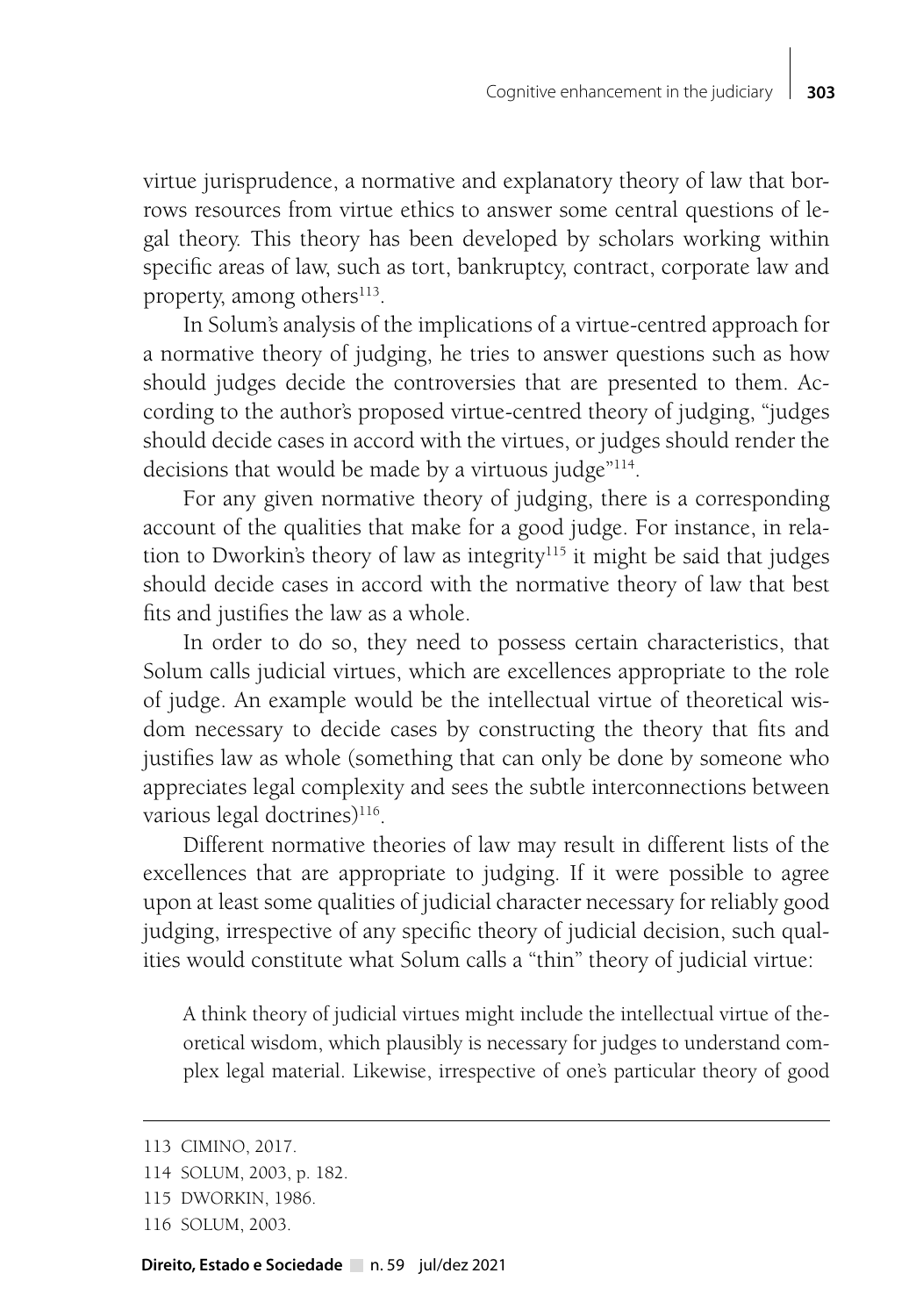judging, it might turn out that certain vices are inconsistent with reliably good judging. Judges who are civic cowards, slavishly seeking approval from others, may be incapable of reliably adhering to any coherent and plausible theory of good judicial decision making. A similar claim might be made about judges who are intemperate or avacarious and thus prone to sharp dealing or susceptible bribery. Hence, civic courage and temperance might be considered thin judicial virtues<sup>117</sup>.

 The importance of defining a minimal set of judicial capabilities (a "thin" theory of judicial virtue, in Solum's words) rests in identifying what characteristics judges must have in order to produce fair outcomes.

As highlighted by Chandler and Dodek<sup>118</sup>, some common principles may be deduced from the *Bangalore Principles of Judicial Conduct*<sup>119</sup>*,* which were endorsed by the UN Human Rights Commission in April 2003 and are recognized and embraced by many legal systems around the world.

Among the six core ethical principles mentioned in it, there is the duty of competence and diligence, according to which a judge must take reasonable steps to maintain and enhance his or her knowledge, skills, and personal qualities necessary for the proper performance of judicial duties, taking advantage for this purpose of the training and other facilities which should be made available, under judicial control, to judges.

According to the authors, the general principle that there is an obligation not just to have a basic level of competence but also to take active steps to enhance the skills and qualities necessary for the proper performance of judicial duties is important, and the reference to judicial control of training (and presumably other potential enhancement methods) discloses the concern to protect judicial independence.

Also, when it comes to the knowledge, skills, and personal qualities necessary for the proper performance of judicial duties might be, the *Bangalore Principles* recognize impartiality as being essential to the proper discharge of judicial office, and judges must perform their judicial duties without favor, bias, or prejudice.

<sup>117</sup> SOLUM, 2003, p. 183.

<sup>118</sup> CHANDLER; DODEK, 2016.

<sup>119</sup> UNITED NATIONS, 2003.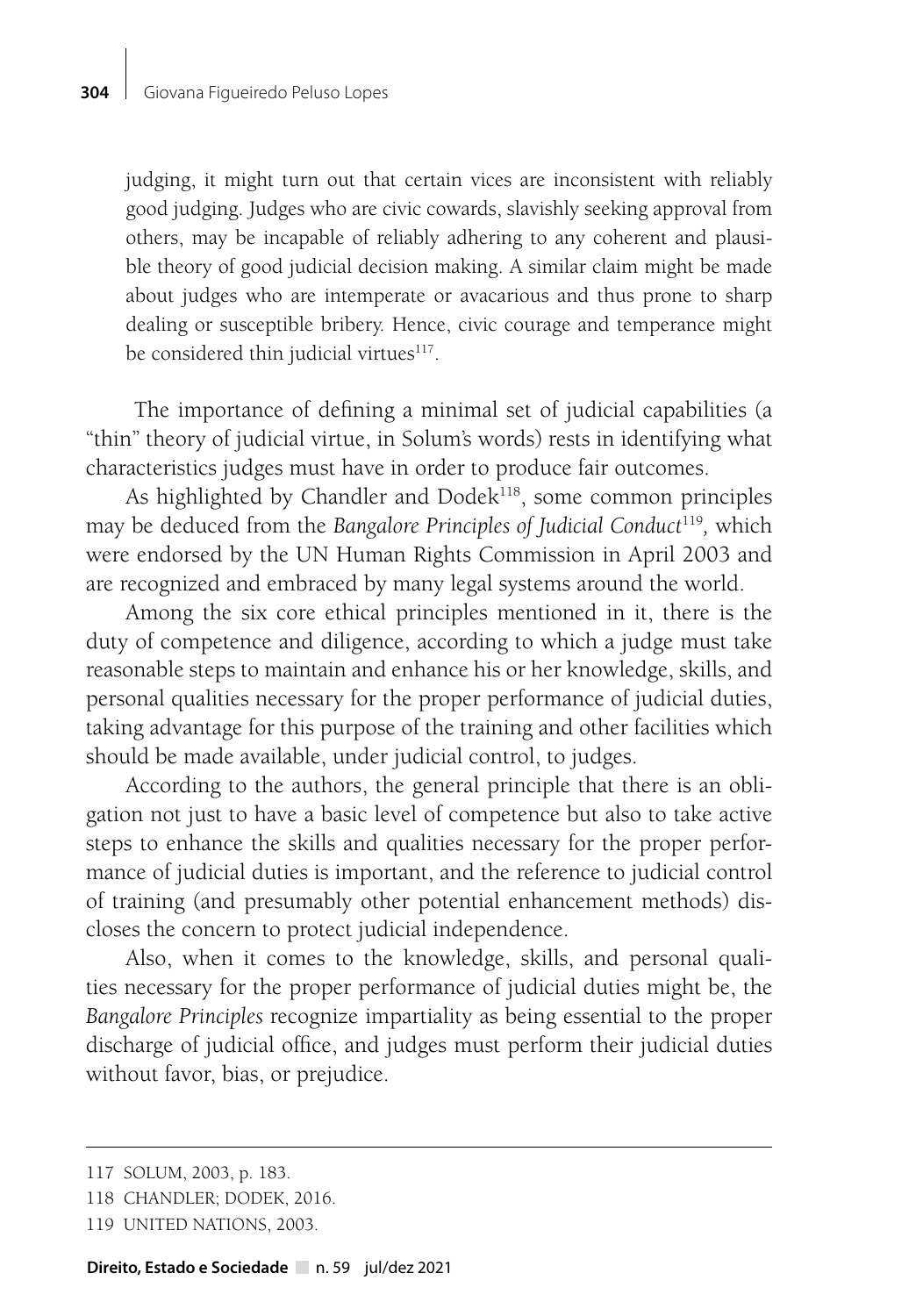From this, Chandler and Dode $k^{120}$  deduce a general acceptance that the judicial role comes with a responsibility to satisfy certain ethical obligations, including the obligation to acquire and enhance the skills necessary for proper performance of judicial duties. This is in line with the concept of "role responsibility", according to which certain roles attract responsibilities in virtue of their institutional or social position.

## 5. Conclusion

Scientific literature on the influence of cognitive enhancement in the legal domain has focused on themes such as the re-assessment of the standards that the law uses to ascribe responsibility; the improvement of witness testimony; criminal liability and responsibility. Others have also approached the topic of the existence of a duty for certain professionals to enhance themselves, such as pilots, doctors, and soldiers, given the high stakes involved in these fields.

The use of biotechnological enhancements for improving judicial cognition, however, is a hardly explored theme. The main goal of this paper was to shed light on the topic, and to investigate whether there could be a duty for judges to undergo cognitive enhancement. Given the significance of their decisions for litigants and for society in general, it is possible to conclude that there are good ethical arguments for a judicial duty to enhance the cognitive capabilities necessary for judicial decision-making.

However, when it comes to traditional means for improving judicial decision-making, each of the proposed reforms tends to make the process of deciding cases more costly or time consuming. Some of the reforms might be sufficiently cumbersome that they do not justify the extra costs imposed on litigants and the justice system. The question of how effective and practical their implementation still remains open and requires further investigation.

The same is true for biotechnologies. At present, there are great obstacles to their use to improve judicial cognition, such as the risks presented and possible adverse effects. Nonetheless, the goal here was to focus primarily on the conceptual aspects of the problem.

<sup>120</sup> CHANDLER; DODEK, 2016.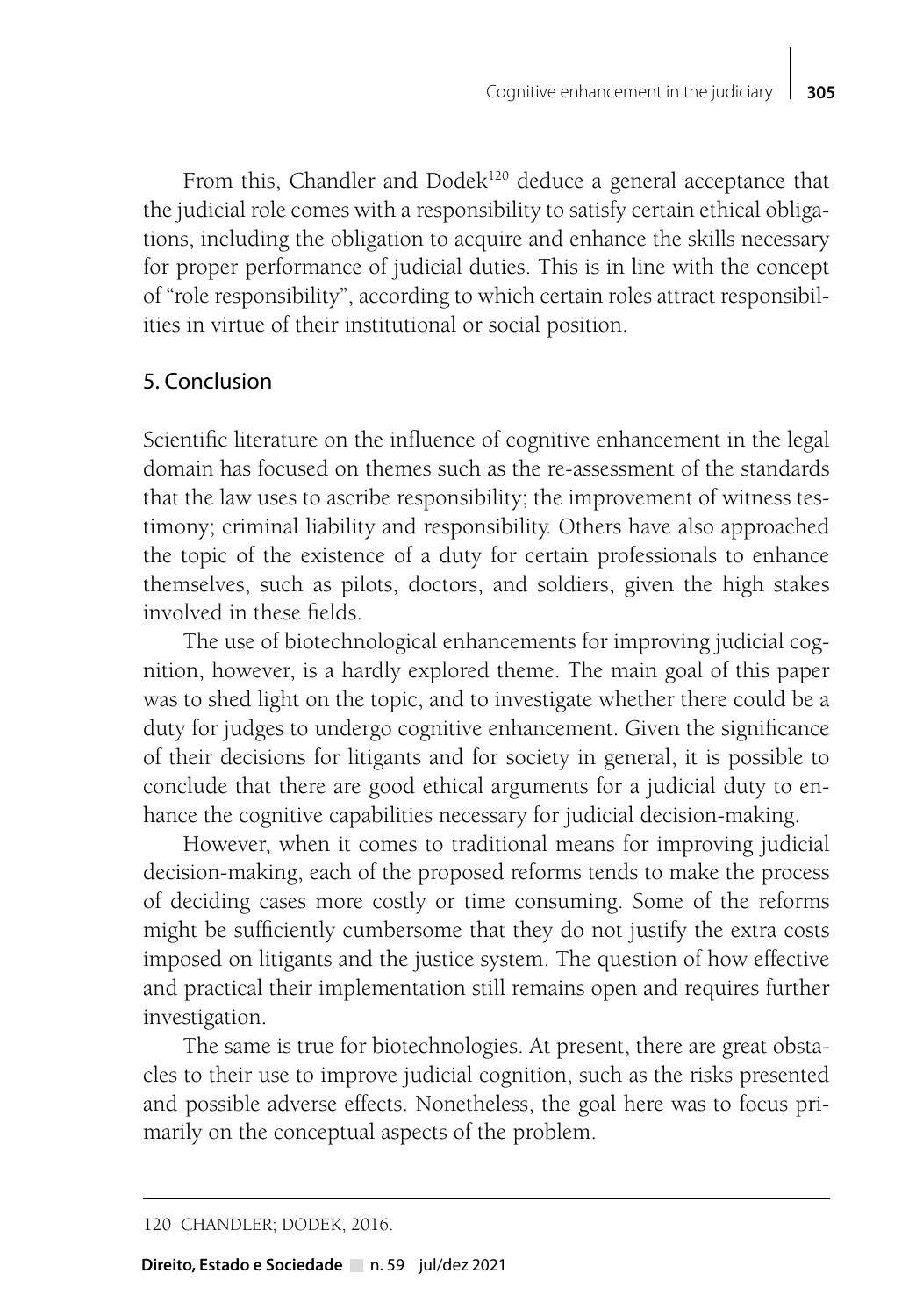This means that arguments relating to it will first presuppose the existence of forms of cognitive bioenhancement that are morally acceptable, leaving aside primary concerns regarding safety and associated risks. This ideal situation allows for an analysis of the conditions that must be fulfilled for an obligation to enhance judicial cognition to exist, and for its societal acceptability. Results obtained from it may, in the future, be used to morally assess the real scenario, on which biomedical enhancements most likely will present at least some side effects.

## References

- ABRAMS, David; BERTRAND, Marianne; MULLAINATHAN, Sendhil. Do Judges Vary in Their Treatment of Race? *Journal of Legal Studies.* Vo. 41, Issue 2, 2012.
- ATTIAH, Mark. The use of brain stimulation technology for cognitive enhancement and the potential for addiction. In: TER MEULEN, Ruud; MOHAMED, Ahmed; HALL, Wayne. (Org.). *Rethinking Cognitive Enhancement.* Oxford: Oxford University Press, 2017, pp. 150-163.
- BAUMEISTER, Roy; MURAVEN, Mark; TICE, Dianne. Self-Control as a Limited Resource: Regulatory Depletion Patterns. *Journal of Personality and Social Psychology*. Vo. 74, 1998.
- BECK, Birgit. Conceptual and practical problems of moral enhancement. *Bioethics.* Vo. 29, Issue 4, 2015.
- BLANK, Robert. *Cognitive Enhancement:* Social and Public Policy Issues. New York: Palgrave Macmillan, 2016.
- BOSTROM, Nick; ROACHE, Rebecca. Smart Policy: Cognitive Enhancement and the Public Interest. In: SAVULESCU, Julian; TER MEULEN, Ruud; KAHANE, Guy. (Org.). *Enhancing Human Capacities*. New Jersey: Wiley-Blackwell, 2011, pp. 137-149.
- BRASS, Marcel; PERRINE, Ruby; SPENGLER, Stephanie. Inhibition of imitative behaviour and social cognition. *Philosophical Transactions of the Royal Society of London B: Biological Sciences.* Vo. 364, 2009.
- BUCHANAN, Allen. *Better than Human:* The promise and perils of enhancing ourselves. Oxford: Oxford University Press, 2011.
- BUCHANAN, Allen. *Beyond Humanity?* The Ethics of Biomedical Enhancement. Oxford: Oxford University Press, 2011.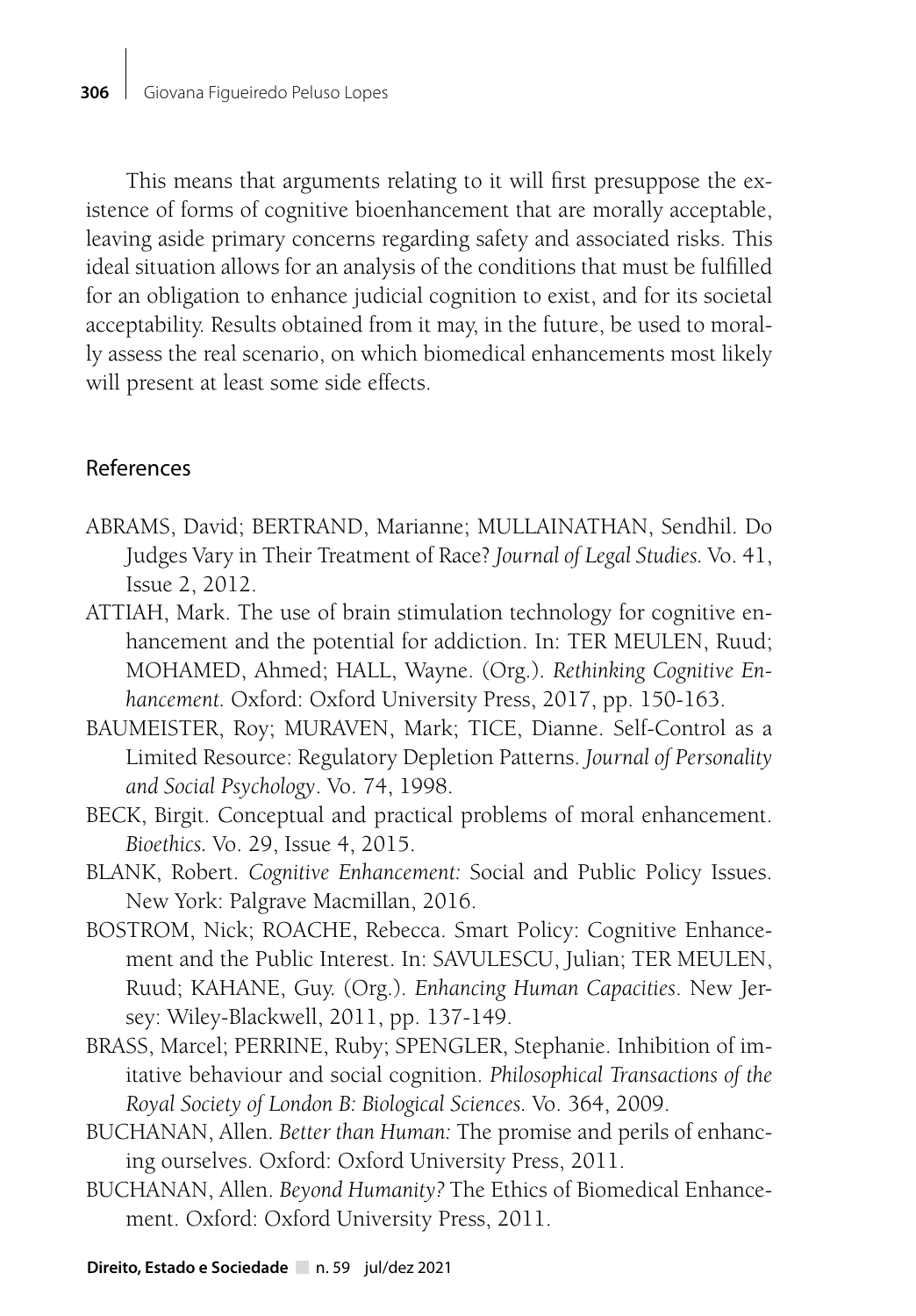- BUSHWAY, Shawn; OWENS, Emily; PIEHL, Anne. Sentencing Guidelines and Judicial Discretion: Quasi Experimental Evidence from Human Calculation Errors. *Journal of Empirical Legal Studies.* Vo. 9, Issue 2, 2012.
- CHANDLER, Jennifer; DODEK, Adam. Cognitive Enhancement in the Courtroom: The ethics of pharmacological enhancement of judicial cognition. In: JOTTERAND, Fabrice; DUBLJEVIC, Veljko. (Org.). *Cognitive Enhancement:* Ethical and Policy Implications on International Perspectives*.* Oxford: Oxford University Press, 2016, pp. 329-345.
- CIMINO, Chapin. Virtue Jurisprudence. In: SNOW, Nancy. (Org.) *The Oxford Handbook of Virtue*. Oxford: Oxford University Press, 2018, pp. 621-639.
- COECKELBERGH, Mark. Human Development or Human Enhancement? A Methodological Reflection on Capabilities and the Evaluation of Information Technologies. *Ethics and Information Technologies.* Vo. 13, 2011.
- COLZATO, Lorenza; ARNTZ, Fréderique. Ritalin. In: COLZATO, Lorenza (Org.). *Theory-driven approaches to cognitive enhancement.* New York: Springer, 2017, pp. 71-82.
- COLZATO, Lorenza; MEKERN, Vera; NITSCHE, Michael; SELLARO, Roberta. Transcranial alternating current stimulation. In: COLZATO, Lorenza (Org.). *Theory-driven approaches to cognitive enhancement.* New York: Springer, 2017, pp. 133-146.
- CROCKETT, Molly; CLARK, Luke; HAUSER, Marc; ROBBINS, Trevor Robbins. Serotonin selectively influences moral judgment and behavior through effects on harm aversion. *Proceeding of the National Academy of Sciences.* Vo. 107, Issue 40, 2010.
- DANZIGER, S; LEVAV, L; AVNAIM-PESSO, L. Extraneous factors in judicial decisions. *Proceedings of the National Academy of Science.* Vo. 108, Issue 18, 2011.
- DECETY, Jean; SOMMERVILLE, Jessica. Shared representations between self and other: A social cognitive neuroscience view. *Trends in Cognitive Sciences*. Vo. 7, Issue 12, 2003.
- DWORKIN, Ronald. *Law's Empire.* Cambridge: Harvard University Press, 1986.
- FARAH, Martha; SMITH, Elizabeth; ILIEVA, Irena; HAMILTON, Roy. Cognitive Enhancement. *Wiley Interdisciplinary Reviews: Cognitive Science.*  Vo. 5, Issue 1, 2014.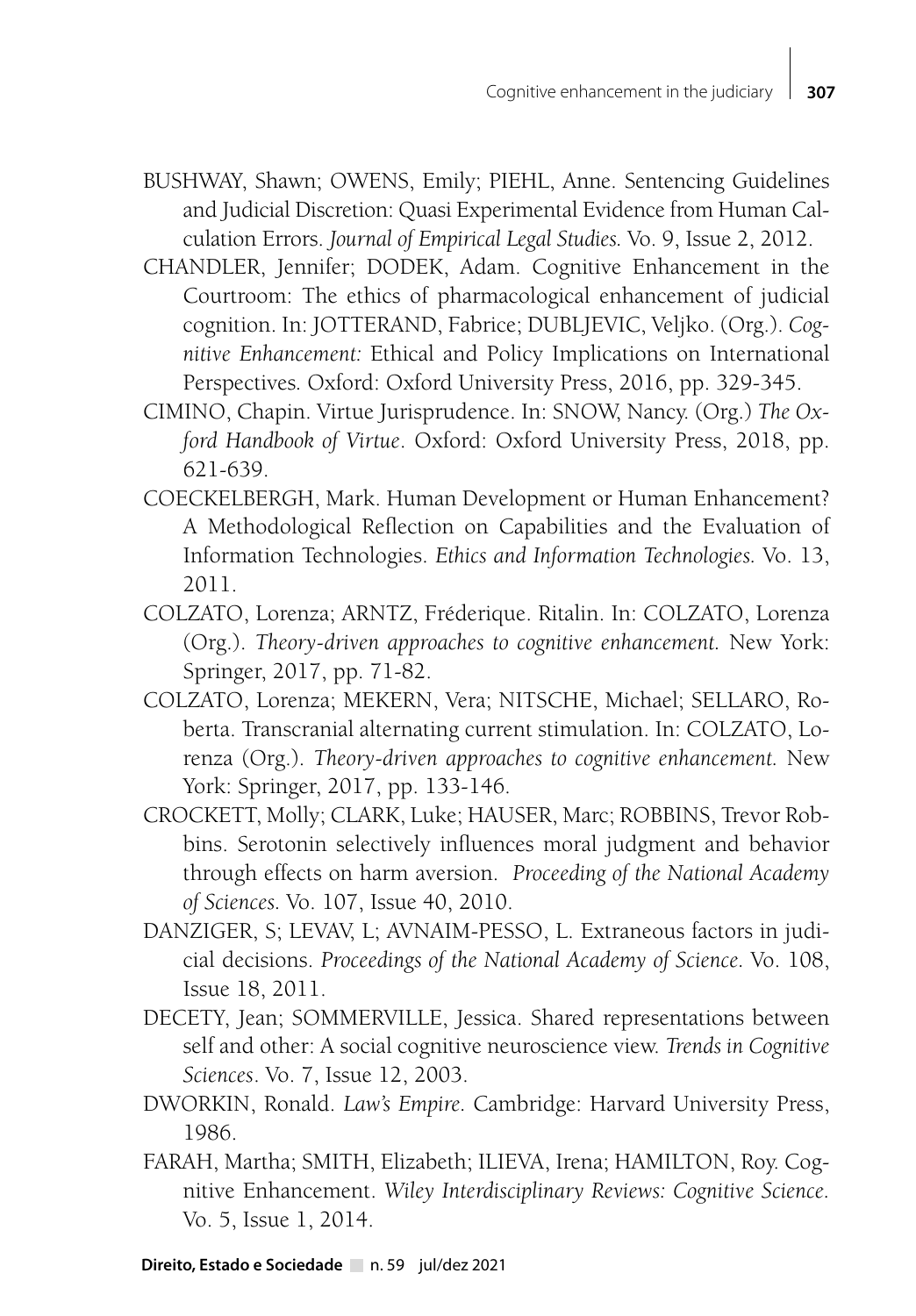- FREGNI, Felipe; BOGGIO, Paulo; NITSCHE, Michael; BERMPOHL, Felix; ANTAL, Andrea; FEREDOES, Eva; MARCOLIN, Marco; RIGONATTI, Sergio; SILVA, Maria; PAULUS, Walter; PASCUAL-LEONE, Alvaro. Anodal transcranial direct current stimulation of prefrontal cortex enhances working memory. *Experimental Brain Research.* Vo. 166, Issue 1, 2005.
- FRÖDING, Barbro. *Virtue Ethics and Human Enhancement*. New York: Springer, 2013.
- FUKUYAMA, Francis. *Our Posthuman Future:* Consequences of the biotechnology revolution. New York: Farrar Straus Giroux, 2002.
- GAILLIOT, Matthew; BAUMEISTER, Roy. The Physiology of Willpower: Linking Blood Glucose to Self-Control. *Personality and Social Psychology Review.* Vo. 11, 2007.
- GALERT, Von Thorsten; BUBLITZ, Christoph; HEUSER, Isabella; MERKEL, Reinhard; REPANTIS, Dimitris; SCHÖNE-SEIFERT, Bettina; TALBOT, Davinia. The Optimized Brain. *Gehirn&Geist*, Vo. 11, 2009, p. 40-48.
- GLYNN, Adam; SEN, Maya. Identifying Judicial Empathy: Does Having Daughters Cause Judges to Rule for Women's Issues? American Journal of Political Science. Vo. 59, Issue 1, 2015.
- GREELY, Henry; SAHAKIAN, Barbara; HARRIS, John; KESSLER, Ronald C. Towards Responsible Use of Cognitive-Enhancing Drugs by the Healthy. *Nature,* Vo. 456, Issue 7223, 2009, p. 702-705.
- GULATI, Mitu; RACHLISNKI, Jeffrey; LANGEVOORT, Donald. Fraud by Hindsight. *Northwestern University Law.* Vo. 98, Issue 773, 2004.
- GUTHRIE, Chris; RACHLINSKI, Jeffrey; WISTRICH, Andrew. Blinking on the Bench: How judges decide cases. *Cornell Law Review.* Vo. 93, 2007.
- GUTHRIE, Chris; RACHLINSKI, Jeffrey; WISTRICH, Andrew. Inside the Judicial Mind. Cornell Law Review. Vo. 86, Issue 777, 2001.
- GUTHRIE, Chris; RACHLINSKI, Jeffrey. Insurers, Illusions of Judgment & Litigation. *Vanderbilt Law Review*. Vo. 59, 2006.
- GUTHRIE, Chris; RACHLINSKI, Jeffrey; WISTRICH, Andrew. The Hidden Judiciary: An empirical examination of executive branch justice. *Duke Law Journal.* Vo. 58, 2015.
- HALL, Wayne; STRANG, John. Challenges in Regulating the Use of Stimulant Drugs for Cognitive Enhancement in Normal Individuals. In: TER MEULEN, Ruud; MOHAMED, Ahmed; HALL, Wayne. (Org.). *Rethinking Cognitive Enhancement.* Oxford: Oxford University Press, 2017, pp. 294-301.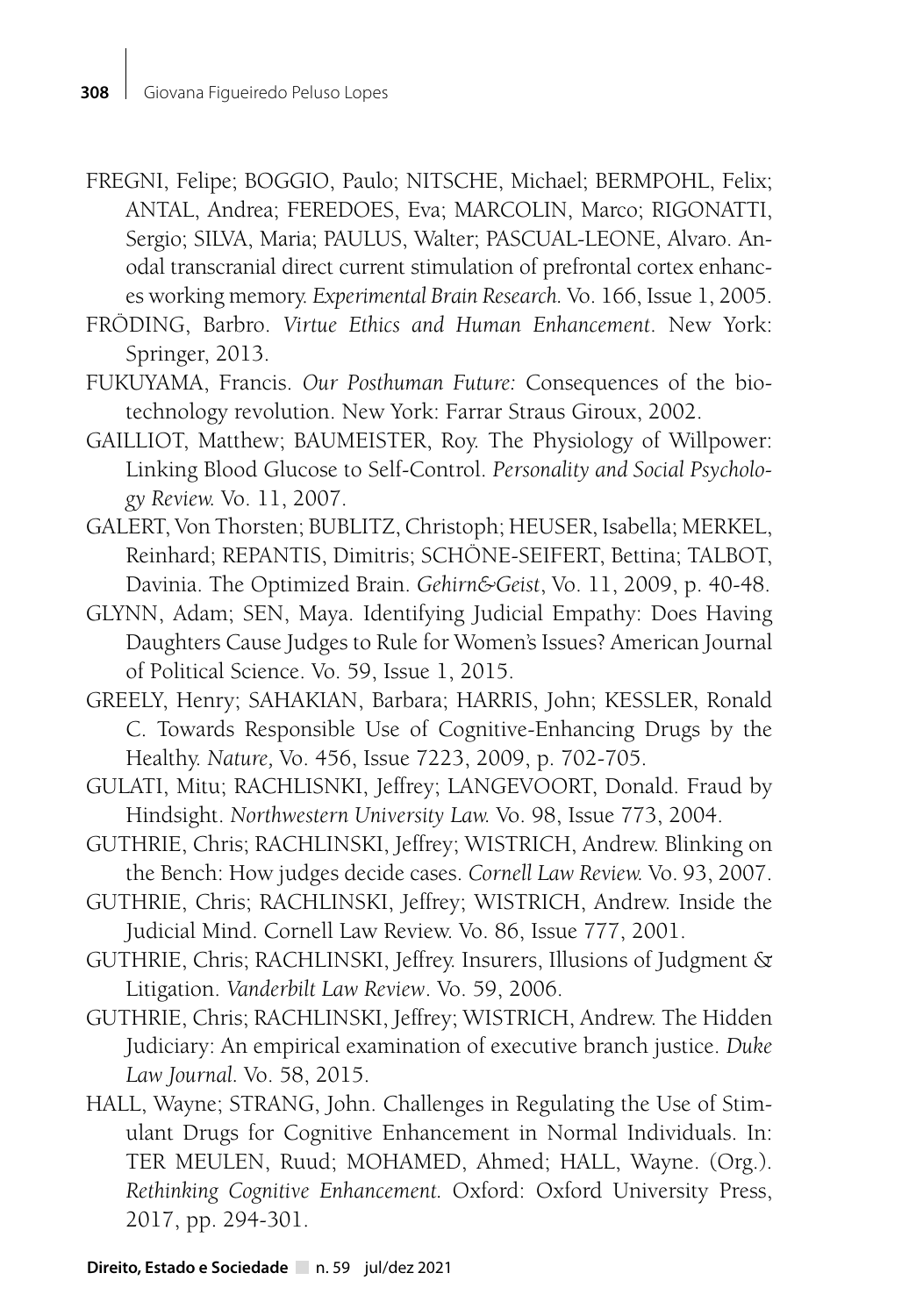- HABERMAS, Jurgen. *The future of Human Nature*. Cambridge: Polity Press, 2003.
- HEINZ, Andreas; MÜLLER, Sabine. Exaggerating the benefits and downplaying the risks in the bioethical debate on cognitive neuroenhancement. In: TER MEULEN, Ruud; MOHAMED, Ahmed; HALL, Wayne. (Org.). *Rethinking Cognitive Enhancement.* Oxford: Oxford University Press, 2017, pp. 69-86.
- HOGARTH, Robin. *Educating Intuition*. Chigaco: University of Chicago Press, 2010.
- HUTCHESON, Joseph. The Judgment Intuitive: The Function of the "Hunch" in Judicial Decision. *Cornell Law Quarterly.* Vo. 14, 1929.
- DE JONGH, Reinoud. Overclocking the brain? The potential and limitations of cognition-enhancing drugs. In: TER MEULEN, Ruud; MO-HAMED, Ahmed; HALL, Wayne. (Org.). *Rethinking Cognitive Enhancement.* Oxford: Oxford University Press, 2017, pp. 37-56.
- JUTH, Niklas. Enhancement, Autonomy and Authenticity. In: SAVULES-CU, Julian; TER MEULEN, Ruud; KAHANE, Guy. (Org.) *Enhancing Human Capacities*. London: Wiley-Blackwell, 2011, pp. 34-48.
- KAHNEMAN, Daniel. *Thinking, Fast and Slow.* New York: Farrar, Straus and Giroux, 2011.
- KAHNEMAN, Daniel; FREDERICK, Shane. Representativeness Revisited: Attribute Substitution in Intuitive Judgment. In: GILOVICH, Thomas; GRIFFIN, Dale; KAHNEMAN, Daniel. (Org.). *Heuristics and Biases:*  The psychology of intuitive judgment. Cambridge: Cambridge University Press, 2002.
- KAHNEMAN, Daniel; TVERSKY, Amos. Judgment under uncertainty: heuristics and biases. *Science*. Vo. 185, Issue, 4157, 1974.
- KAMIN, Kim; RACHLINSKI, Jeffrey. Ex Post ≠ Ex Ante: Determining Liability in Hindsight. *Law and Human Behavior.* Vo. 19, Issue 89, 1995.
- KARIM, Ahmed; SCHNEIDER, Markus; LOTZE, Martin; VEIT, Ralf; SAU-SENG, Paul; BRAUN, Christoph; BIRBAUMER, Niels. The truth about lying: inhibition of the anterior prefrontal cortex improves deceptive behavior. *Cerebral Cortex.* Vo. 20, Issue 1, 2010.
- KASS, Leon. Ageless Bodies, Happy Souls: Biotechnology and the Pursuit of Perfection. *New Atlantis.* Vo. 1, 2003.
- KLAMING, Laura; VEDDER, Anton. Brushing Up Our Memories. Can We Use Neurotechnologies to Improve Eyewitness Memory? *Law, Innovation and Technology.* Vo. 1, Issue 2, 2009.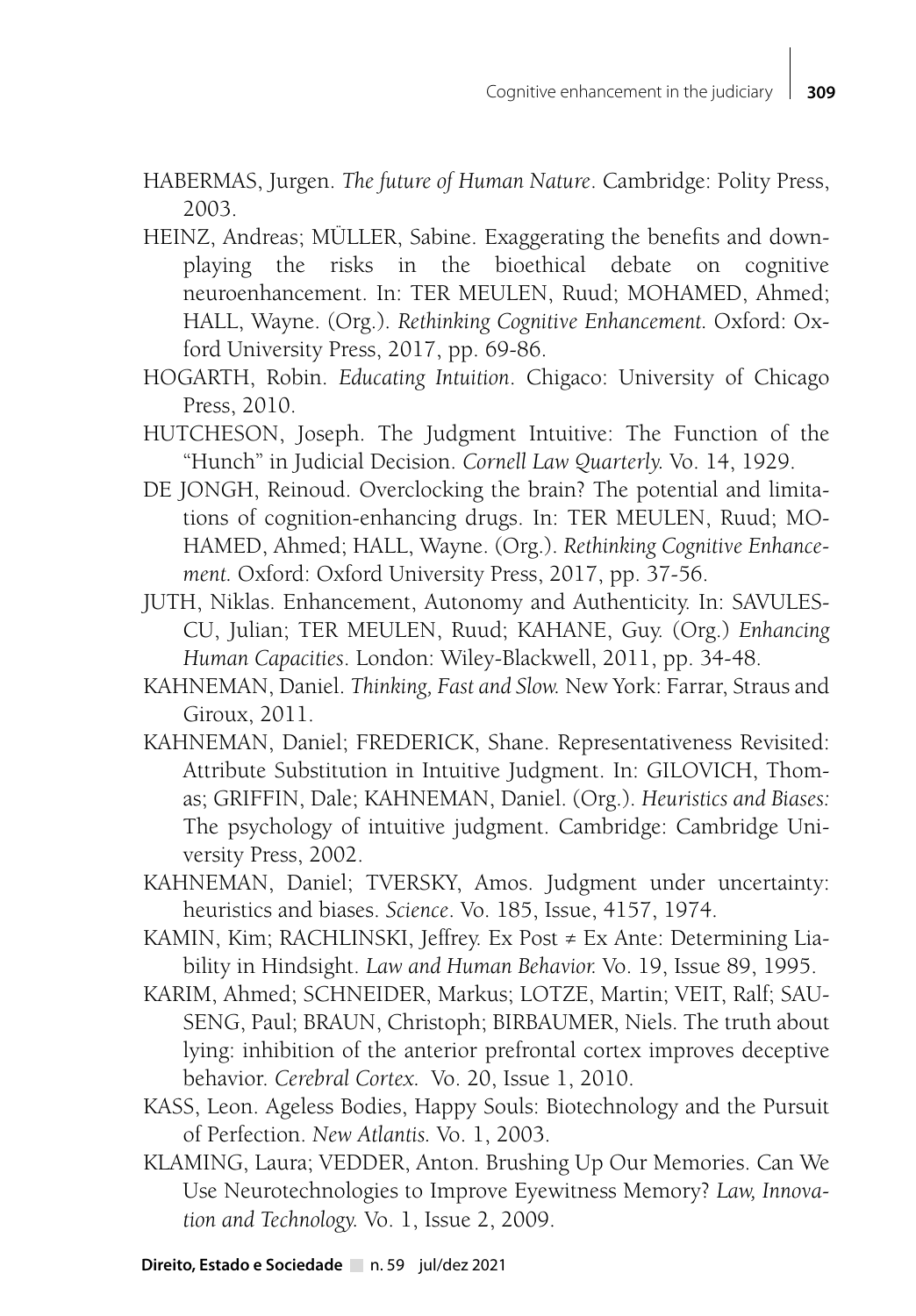- LAPPI-SEPPÄLÄ, Tapio. Sentencing and Punishment in Finland: The Decline of the Repressive Ideal. In: TONRY, M; FRASE, R. (Org.). *Sentencing and Sanctions in Western Countries*. Oxford: Oxford University Press, 2001.
- LEIFER, Denise; SAMPLE, Lisa. Do Judges Follow Sentencing Recommendations, or Do Recommendations Simply Reflect What They Want to Hear? An Examination of One State Court. *Journal of Crime and Justice.*  Vo. 33, Issue 127, 2010.
- LEITE, Jorge; CARVALHO, Sandra; FREGNI, Felipe; GONÇALVES, Oscar. Task-specific effects of tDCS-induced cortical excitability changes on cognitive and motor sequence set shifting performance. *PLoS One.* Vo. 6, Issue 9, 2011.
- LEITER, Brian. Positivism, Formalism, Realism. *Columbia Law Review.* Vo. 99, Issue 1138, 1999.
- LEVINSON, Justin; BENNETT, Mark; HIOKI, Koichi. Judging Implicit Bias: A National Empirical Study of Judicial Stereotypes Beyond Black and White. *Florida Law Review.* Vo. 69, 2017.
- LUEKE, Adam; GIBSON, Bryan. Mindfulness Meditation Reduces Implicit Age and Race Bias: The Role of Reduced Automaticity of Responding. *Social Psychological and Personality Science.* Vo. 6, Issue, 2015.
- MASSIE, Charles; YAMGA, Eric; BOOT, Brendon. Neuroenhancement: a call for better evidence on safety and efficacy. In: TER MEULEN, Ruud; MOHAMED, Ahmed; HALL, Wayne. (Org.) *Rethinking Cognitive Enhancement.* Oxford: Oxford University Press, 2017, pp. 57-68.
- MAVEETY, Nancy. The Study of Judicial behavior and the Discipline of Political Science. In: MAVEETY, Nancy. (Org.). *The Pioneers of Judicial Behavior*. Ann Arbor: University of Michigan Press, 2003.
- MCKEOWN, Alex. Enhancement and therapy: Is it possible to draw a line? In: TER MEULEN, Ruud; MOHAMED, Ahmed; HALL, Wayne. (Org.) *Rethinking Cognitive Enhancement.* Oxford: Oxford University Press, 2017, pp. 193-212.
- MUSTARD, David. Racial, Ethnic, and Gender Disparities in Sentencing: Evidence from the U.S. Federal Courts. *Journal of Law and Economics.*  Vo. 44, Issue 285, 2001.
- NEUBORNE, Burt. Of Sausage Factories and Syllogism Machines: Formalism, Realism, and Exclusionary Selection Techniques. *NYU Law Review.* Vo. 67, 1992.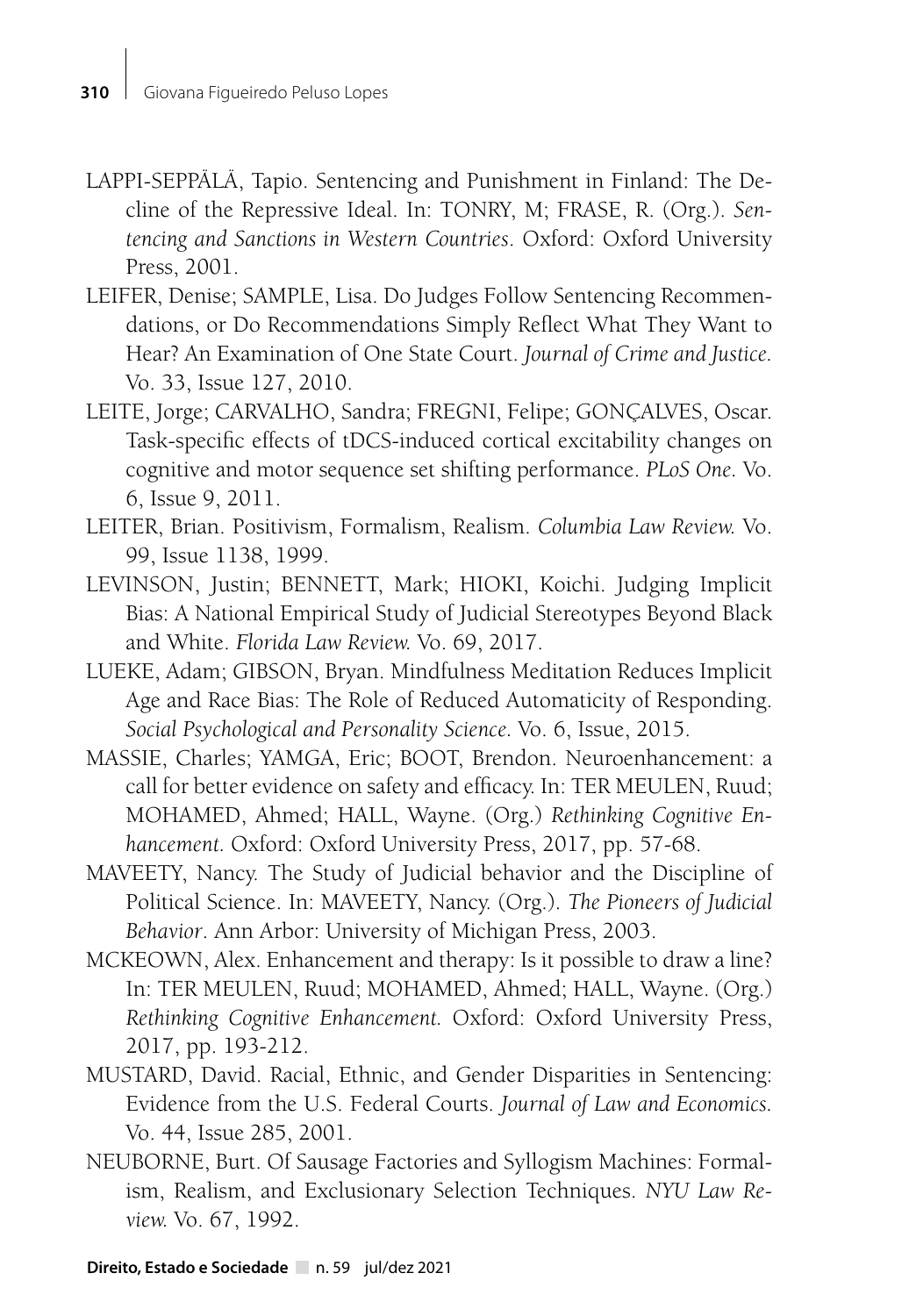- NIELSEN, Lisbeth. The Concept of Nature and the Enhancement Technologies Debate. In: SAVULESCU, Julian; TER MEULEN, Ruud; KA-HANE, Guy (Org.). *Enhancing Human Capacities*. New Jersey: Wiley-Blackwell, 2011, pp. 19-33.
- NUSSBAUM, Martha. *Creating Capabilities:* The Human Development Approach. Cambridge: Harvard University Press, 2011.
- OHN, Suk Hoon; PARK, Chang-Il; YOO, Woo-Kyoung; KO, Myoung-Hwan; CHOI, Kyung Pil; KIM, Gyeong-Moon; LEE, Yong Take; KIM, Yun-Hee. Time-dependent effect of transcranial direct current stimulation on the enhancement of working memory. *Neuroreport.* Vo. 19, Issue 1, 2008.
- PARENS, Eric. *Enhancing Human Traits*: Ethical and social implications. Washington: Georgetown University Press, 1998.
- PARENS, Eric. Authenticity and Ambivalence: toward Understanding the Enhancement Debate. *Hastings Center Report.* Vo. 35, 2005.
- RACHLINSKI, Jeffrey; GUTHRIE, Chris; WISTRICH, Andrew. Can Judges Make Reliable Numeric Judgments? Distorted Damages and Skewed Sentences. *Indiana Law Review.* Vo. 90, Issue 2, 2015.
- RACHLINSKI, Jeffrey; GUTHRIE, Chris; WISTRICH, Andrew. Inside the Bankruptcy Judge's Mind. *Bostom University Law Review.* Vo. 86, Issue 1227, 2006.
- RACHLINSKI, Jeffrey. A Positive Psychological Theory of Judging in Hindsight. *University of Chicago Law Review.* Vo. 65, Issue 571, 1998.
- RACHLINSKI, Jeffrey; GUTHRIE, Chris; WISTRICH, Andrew. Does Unconscious Racial Bias Affect Trial Judges? *Notre Dame Law Review.* Vo. 84, Issue 3, 2009.
- RODUIT, Johann; HEILINGER, Jan-Christoph; BAUMANN, Holger. Ideas of Perfection and the Ethics of Human Enhancement. *Bioethics.* Vo. 29, Issue 9, 2015.
- RODUIT, Johann; HEILINGER, Jan-Christoph; BAUMANN, Holger. Human Enhancement and Perfection. Journal of Medical Ethics. Vo. 39, 2013.
- RUBY, Perrine; DECETY, Jean. How would you feel versus how do you think she would feel? A neuroimaging study of perspective-taking with social emotions. *Journal of Cognitive Neuroscience*. Vo. 16, Issue 6, 2004.
- SANDBERG, Andy. Cognition Enhancement: Upgrading the Brain. In: SAVULESCU, Julian; TER MEULEN, Ruud; KAHANE, Guy. (Org.). *Enhancing Human Capacities*. London: Wiley-Blackwell, 2011, pp. 71-91.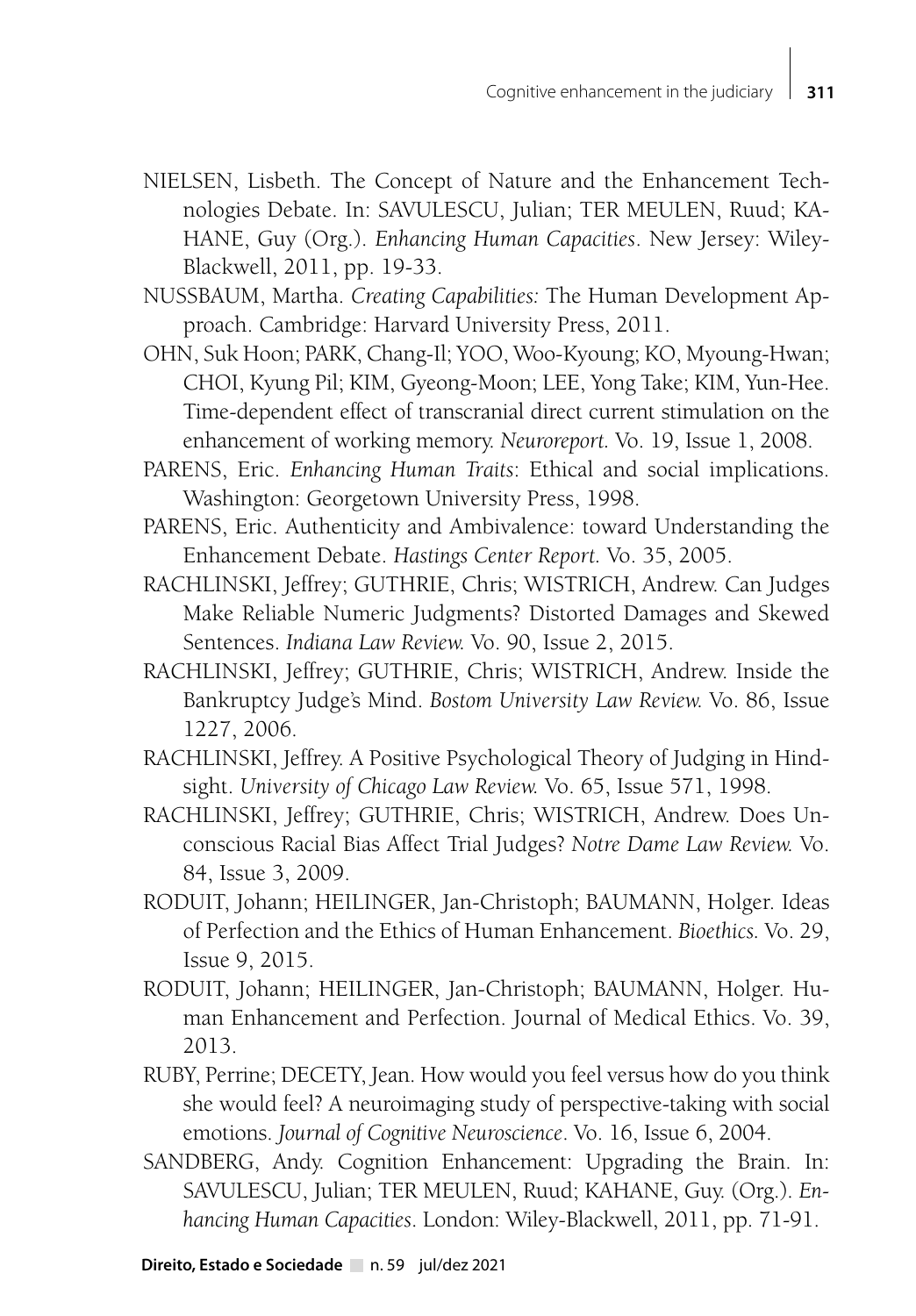- SANDEL, Michael. *The case against perfection*. Cambridge: Harvard University Press, 2007.
- SANTIESTEBAN, Idalmis; BANISSY, Michael; CATMUR, Caroline; BIRD, Geoffrey. Enhancing social ability by stimulating right temporoparietal junction. *Current Biology*. Vo. 22, Issue 23, 2012.
- SANTIESTEBAN, Idalmis; BANISSY, Michael; CATMUR, Caroline; BIRD, Geoffrey. Functional lateralization of temporoparietal junction-imitation inhibition, visual perspective-taking and theory of mind. *European Journal of Neuroscience.* Vo*.* 42, Issue 8, 2015.
- SAVULESCU, Julian. In Defense of Procreative Beneficence. *Journal of Medical Ethics.* Vo. 33, Issue 5, 2007.
- SAVULESCU, Julian. Well-being and Enhancement. In: SAVULESCU, Julian; TER MEULEN, Ruud; KAHANE, Guy. (Org.). *Enhancing Human Capacities*. London: Wiley-Blackwell, 2011, pp. 3-18.
- SELLARO, Roberta; NITSCHE, Michael; COLZATO, Lorenza. Transcranial Direct Current Stimulation. In: COLZATO, Lorenza. (Org.). *Theory-driven approaches to cognitive enhancement.* New York: Springer, 2017, 99-114.
- SEN, Amartya. *Inequality Re-examined*. Oxford: Clarendon Press, 1992.
- DE SIO, Fillipo; FAULMÜLLER, Nadira; VINCENT, Nicole. How Cognitive Enhancement can Change our Duties. *Frontiers in Systems Neuroscience.* Vo. 8, Issue 131, 2014.
- SMITH, M. Elizabeth; FARAH, Martha. Are Prescription Stimulants "Smart Pills"? The epidemiology and cognitive neuroscience of prescription stimulant use by normal healthy individuals. *Psycho Bull.* Vo. 137, Issue 5, 2011, p. 717-741.
- SNOWDEN, Sophie; CATMUR, Caroline. The role of the right temporoparietal junction in the control of imitation. *Cerebral Cortex.* Vo. 25, Issue 4, 2015.
- SNYDER, Peter; BEDNAR, Martin; CROMER, Jennifer. Reversal of scopolamine-induced deficits with a single dose of donepezil, an acetylcholinesterase inhibitor. *Alzheimers and Dementia.* Vo. 1, Issue 1, 2005.
- SOLUM, Lawrence. Virtue Jurisprudence: A Virtue-Centred Theory of Judging. *Metaphilosophy.* Vo. 34, 2003.
- SPENGLER, Stephanie; CRAMON, Yves von; BRASS, Marcel. Control of shared representations relies on key processes involved in mental state attribution. *Human Brain Mapping*. Vo. 30, Issue 11, 2009.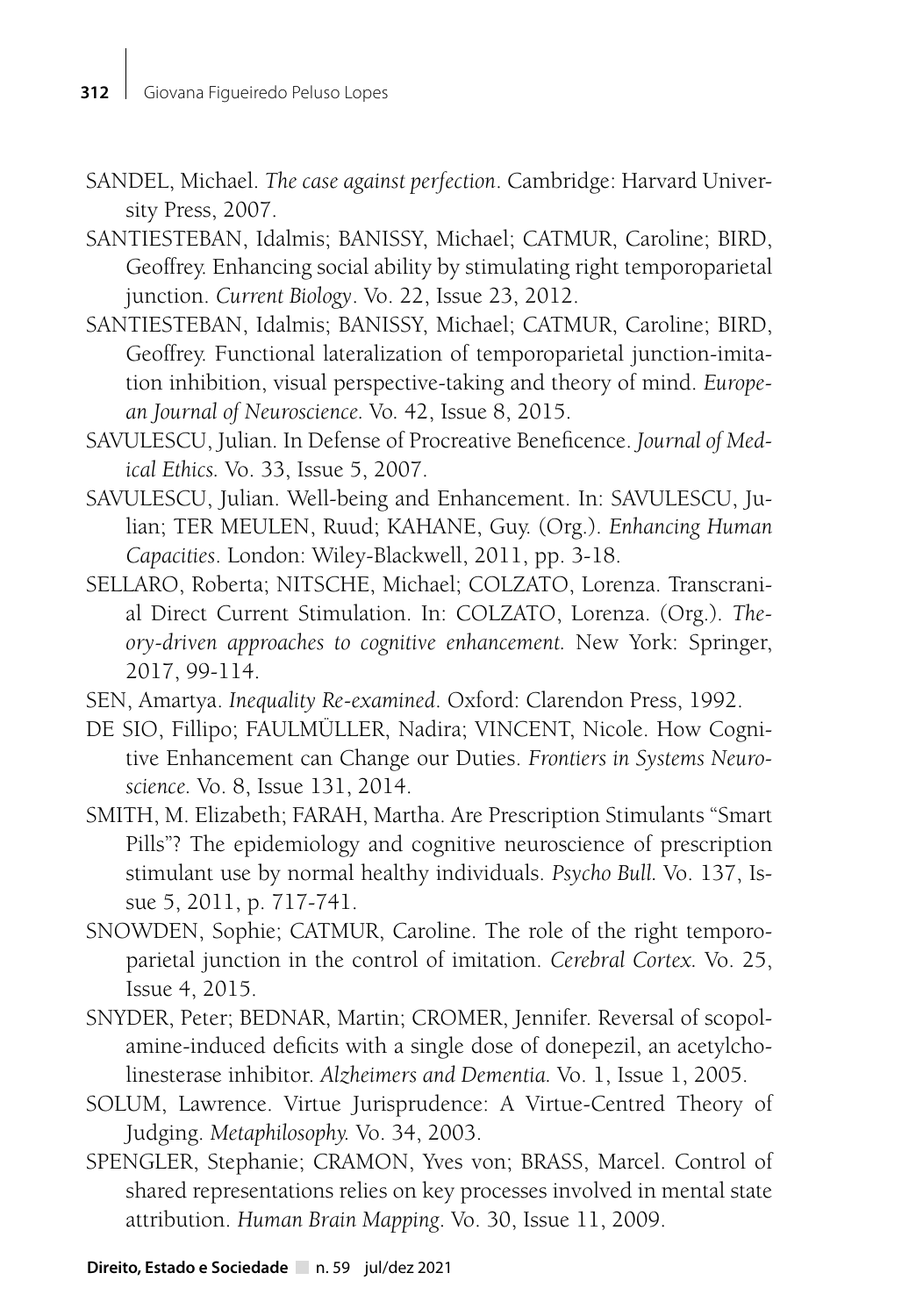- SPOHN, Cassia. The Effects of the Offender's Race, Ethnicity, and Sex on Federal Sentencing Outcomes in the Guidelines Era. *Law and Contemporary Problems.* Vo. 76, 2013.
- STANOVICH, Keith; WEST, Richard; TOPLAK, Maggie. The Cognitive Reflection Test as a Predictor of Performance on Heuristics-and-Biases Tasks. *Memory & Cognition.* Vo. 39, Issue 7, 2011.
- Science and Technology Options Assessment European Parliament (STOA). 2009. *Human Enhancement*. Brussels: European Parliament.
- TAJFEL, Henri; TURNER, John. An Integrative Theory of Intergroup Conflict. In: WORCHEL, Stephen; AUSTIN, William Austin. (Org.). *The Social Psychology of Intergroup Relations*. Pacific Grove: Brooks Cole Publishing, 1979.
- TERBECK, Sylvia; KAHANE, Guy; MCTAVISH, Sarah; SAVULESCU, Julian; COWEN, Philip; HEWSTONE, Miles. Propranolol reduces implicit negative racial bias. *Psychopharmacology.* Vo. 222, Issue 3, 2012.
- TERBECK, Sylvia; KAHANE, Guy; MCTAVISH, Sarah; SAVULESCU, Julian; COWEN, Philip; HEWSTONE, Miles. Beta-adrenergic blockade reduces utilitarian judgment. *Biological Psychology.* Vo. 92, Issue 2, 2012.
- VEDDER, Anton. An Obligation to Enhance? *Topoi.* Vo. 38, 2017. Doi: https://doi.org/10.1007/s11245-017-9483-7.
- VEDDER, Anton; KLAMING, Laura. Human enhancement for the common good: Using neurotechnologies to improve eyewitness memory. *AJOB Neuroscience.* Vo. 1, Issue 3, 2010.
- VINCENT, Nicole. The Challenges Posed to Private Law by Emerging Cognitive Enhancement Technologies. *FICHL Publications Series* n° 11, 2011.
- WILSON, James. Transhumanism and Moral Equality. *Bioethics.* Vo. 21, Issue 8, 2007.
- WISTRICH, Andrew; RACHLINSKI, Jeffrey; GUTHRIE, Chris. Can Judges Ignore Inadmissible Information? The Difficulty of Deliberately Disregarding. *University of Pennsylvania Law Review.* Vo. 153, Issue 1251, 2005.
- WISTRICH, Andrew; RACHLINSKI, Jeffrey; GUTHRIE, Chris. Heart Versus Head: Do Judges Follow the Law or Follow Their Feelings? *Texas Law Review.* Vo. 93, 2015.
- WISTRICH, Andrew; RACHLINSKI, Jeffrey. Implicit Bias in Judicial Decision Making: How it affects judgment and what judges can do about it. *LawArXiv*. 2017. Doi: 10.31228/osf.io/sz5ma.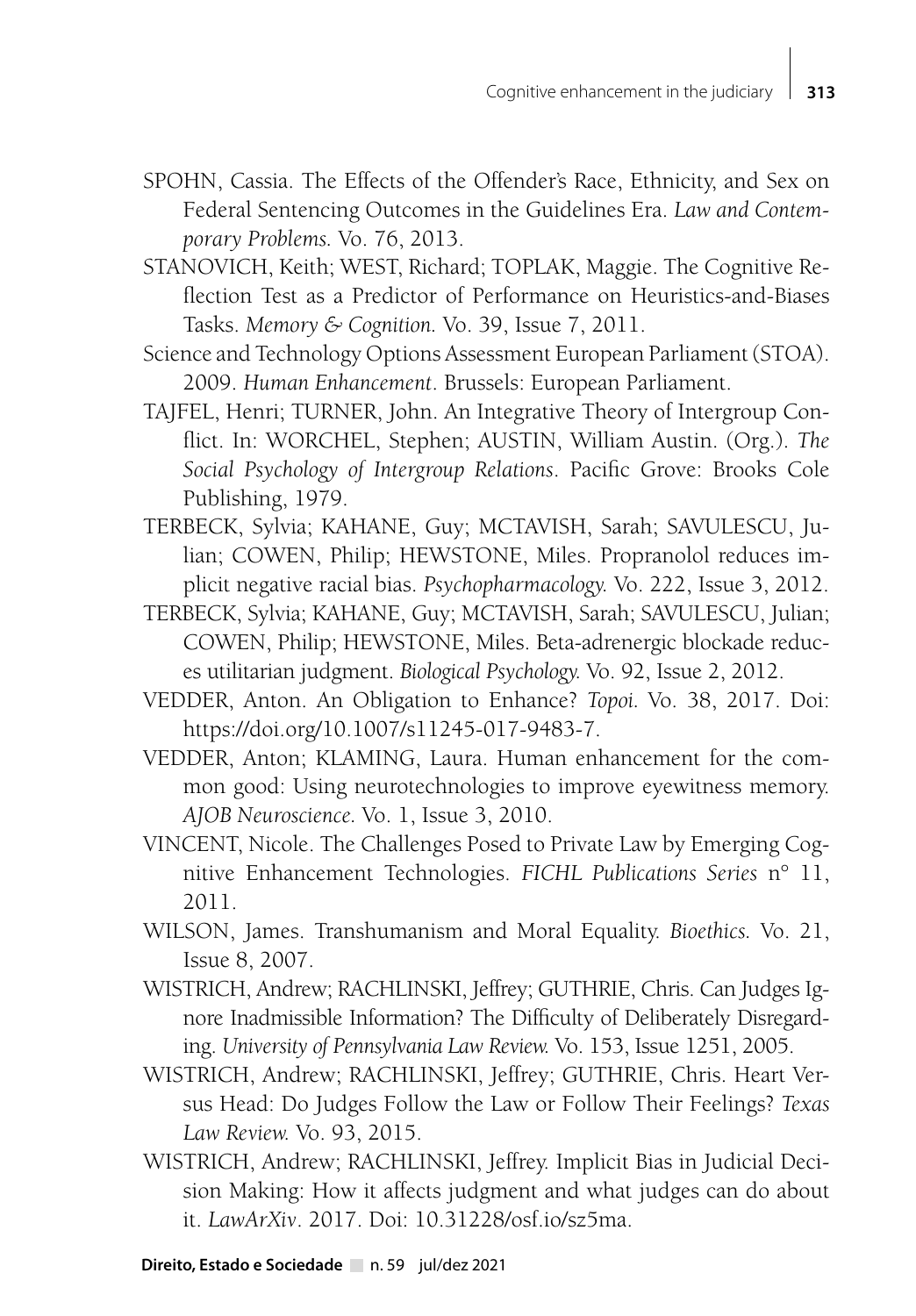ZAEHLE, Tino; SANDMANN, Pascale; THORNE, Jeremy; JÄNCKE, Lutz; HERRMANN, Christoph. Transcranial direct current stimulation of the prefrontal cortex modulates working memory performance: combined behavioural and electrophysiological evidence. *BMC Neuroscience*. Vo. 12, Issue 2, 2011.

Recebido em 21 de maio de 2021. Aprovado em 10 de junho de 2021.